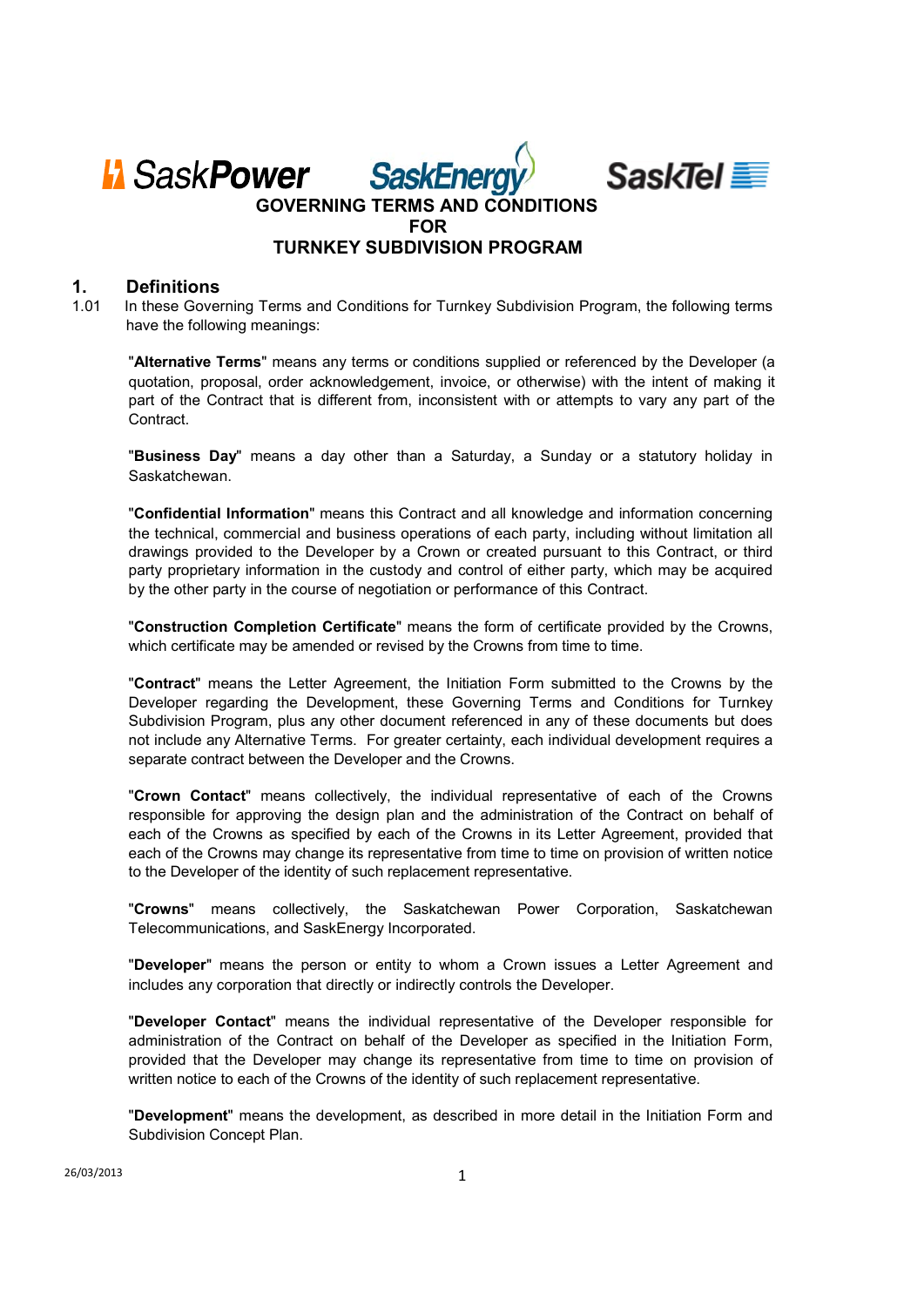"**Development Documents**" has the meaning ascribed thereto in Section 2.01.

"**Facilities**" means collectively all Telecommunication Facilities, electrical distribution systems, cable television systems, and natural gas pipeline systems required for the Development and approved by the Crowns.

"**IFR Package**" has the meaning given in the Program Guide, as may be amended or revised from time to time.

"**IFC Package**" has the meaning given in the Program Guide, as may be amended or revised from time to time.

"**Initiation Form**" means the document titled Initiation Form completed by the Developer in accordance with the Program Guide.

"**Installed**" has the meaning ascribed thereto in Section 2.01(a).

"**Installation**" means the construction, laying down, placement, burying and installation of facilities including, without limitation, the Facilities.

"**Laws**" means all applicable federal, provincial, and local laws, regulations, bylaws, rules, codes and permits.

"**Letter Agreement**" means a document issued by each of the Crowns to the Developer that references these Governing Terms and Conditions for Turnkey Subdivision Program, a specific Development, and requires the Developers agreement and signature, including but not limited to a purchase order or letter of quote.

"**Municipality**" means the municipality, as defined in *The Municipalities Act* (Saskatchewan) within whose jurisdiction the Development lies, or the city, as defined in *The Cities Act* (Saskatchewan) within whose jurisdiction the Development lies.

"**Program Guide**" means that certain guide titled "Developer's Guide to Turnkey Subdivisions", as may be amended or replaced by the Crowns from time to time.

"**Specifications**" means the latest edition of the following documents supplied or made available by the Crowns to the Developer:

SaskEnergy Turnkey Natural Gas Standards SaskEnergy Approved Materials

SaskPower/SaskEnergy Turnkey Drafting Guide SaskPower Approved Materials SaskPower Turnkey Construction Standards SaskPower Standard Engineering Practices Sections 4 and 8 SaskPower Turnkey Construction Specifications SaskPower Material Specifications

4 Party Trenching - SaskTel Installation Guide

"**Service Provider**" means a licensed professional or professionals with permission to consult in all applicable areas of practice, and in the case of a partnership, association of persons or corporation they will hold a valid Certificate of Authorization, from the Association of Professional Engineers & Geoscientists of Saskatchewan (APEGS), as defined in APEGS'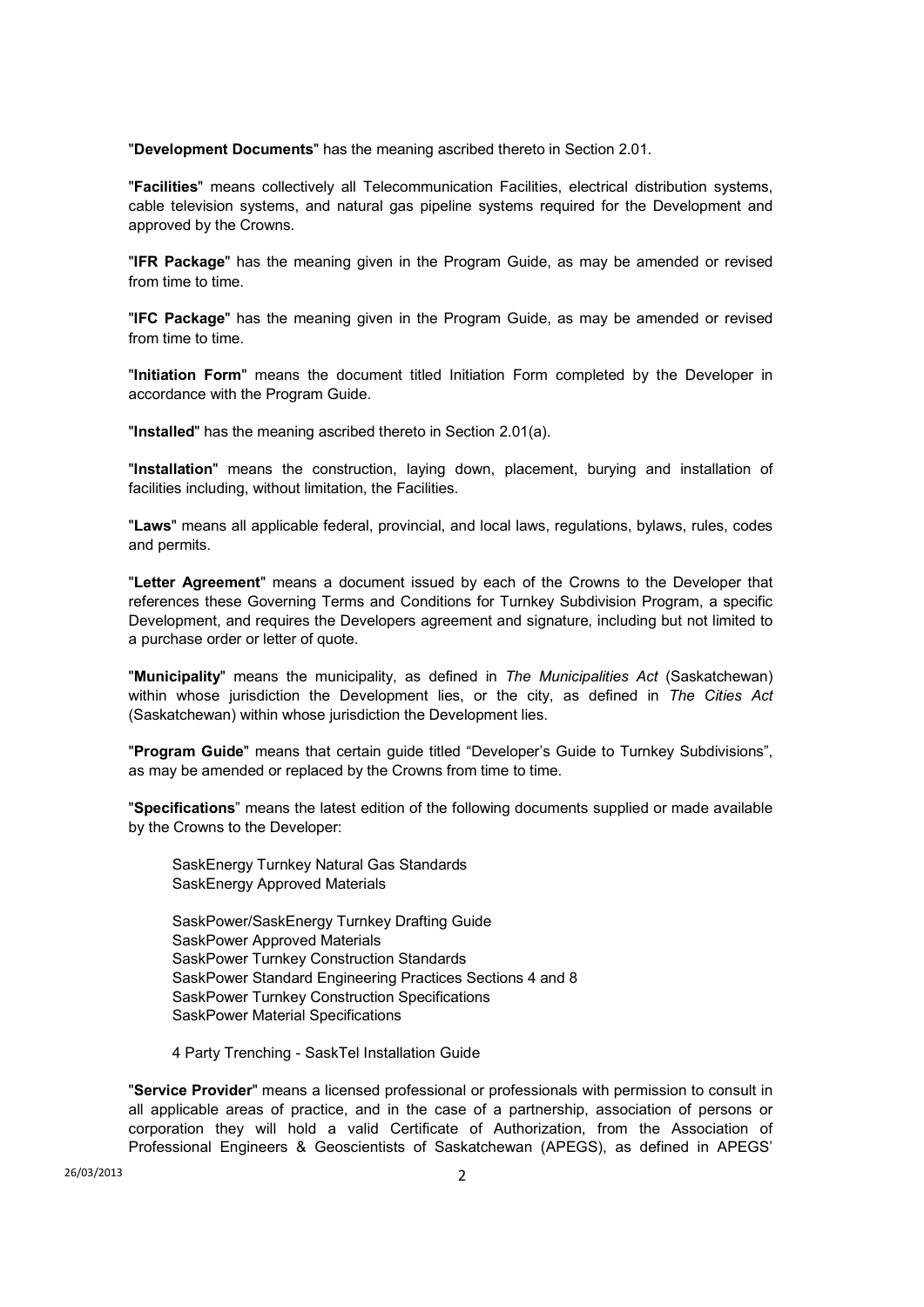Regulatory Bylaws.

"**Telecommunication Design Plans**" has the meaning ascribed thereto in Section 2.02.

"**Telecommunications Facilities**" means all SaskTel direct-buried conduit and SaskTel only pedestals and any accessories and appurtenances thereto.

"**Work**" means:

- (a) the design, construction, and Installation of the Facilities in accordance with the Specifications;
- (b) the supply of all materials to be incorporated into the Facilities, whether of a temporary or permanent nature; including, without limitation, Telecommunication Facilities, electrical distribution materials and systems, cable television systems, and natural gas pipeline materials and systems;
- (c) the digging of the trenches and other trenching requirements necessary for the Installation of the Facilities;
- (d) the supply and placing of the Facilities;
- (e) the backfilling of all trenches;
- (f) the design, construction, and Installation of cable distribution facilities from participating local cable companies;
- (g) designing the street lighting in all areas of the Development, except within the City of Saskatoon, for approval by SaskPower;
- (h) obtaining a Construction Completion Certificate signed by each of the Crowns and any participating local cable companies; and
- (i) the supply of all materials, tools, processes, and labour required for the foregoing;

"**Worksite**" has the meaning ascribed thereto in Section 4.1.

## **2. Design Requirements, Procedures, and Intellectual Property**

- 2.01 The Developer shall coordinate and integrate the design of the Facilities for the Development and any facilities required by cable companies sharing the common trench. The Developer shall retain a competent Service Provider to prepare and shall deliver to each of the Crown Contacts the following documents (collectively, the "Development Documents"):
	- (a) a complete set of preliminary engineering drawings depicting all buried utilities which the Developer contemplates will be constructed, laid down, placed, buried and installed (collectively "Installed") in the Development, the surface features, grades, driveway and municipal addressing plans;
	- (b) a complete set of sealed engineering drawings (except for the Telecommunication Design Plans) for the Facilities for the Development approved as to form and substance by each of the Crowns;
	- (c) a complete set of legal, civil, electrical, and natural gas design files (including, without limitation, a preliminary legal plan with lot, block and plan numbers and civic addresses and a preliminary plan showing deep utility placements including sidewalks, storm and sanitary facilities and water facilities) relating to the Development, provided that all such files shall be submitted in an electronic format via CD, secure FTP site, or an attachment to an e-mail message using Autocad RG.dwg software (complete with .ctb file);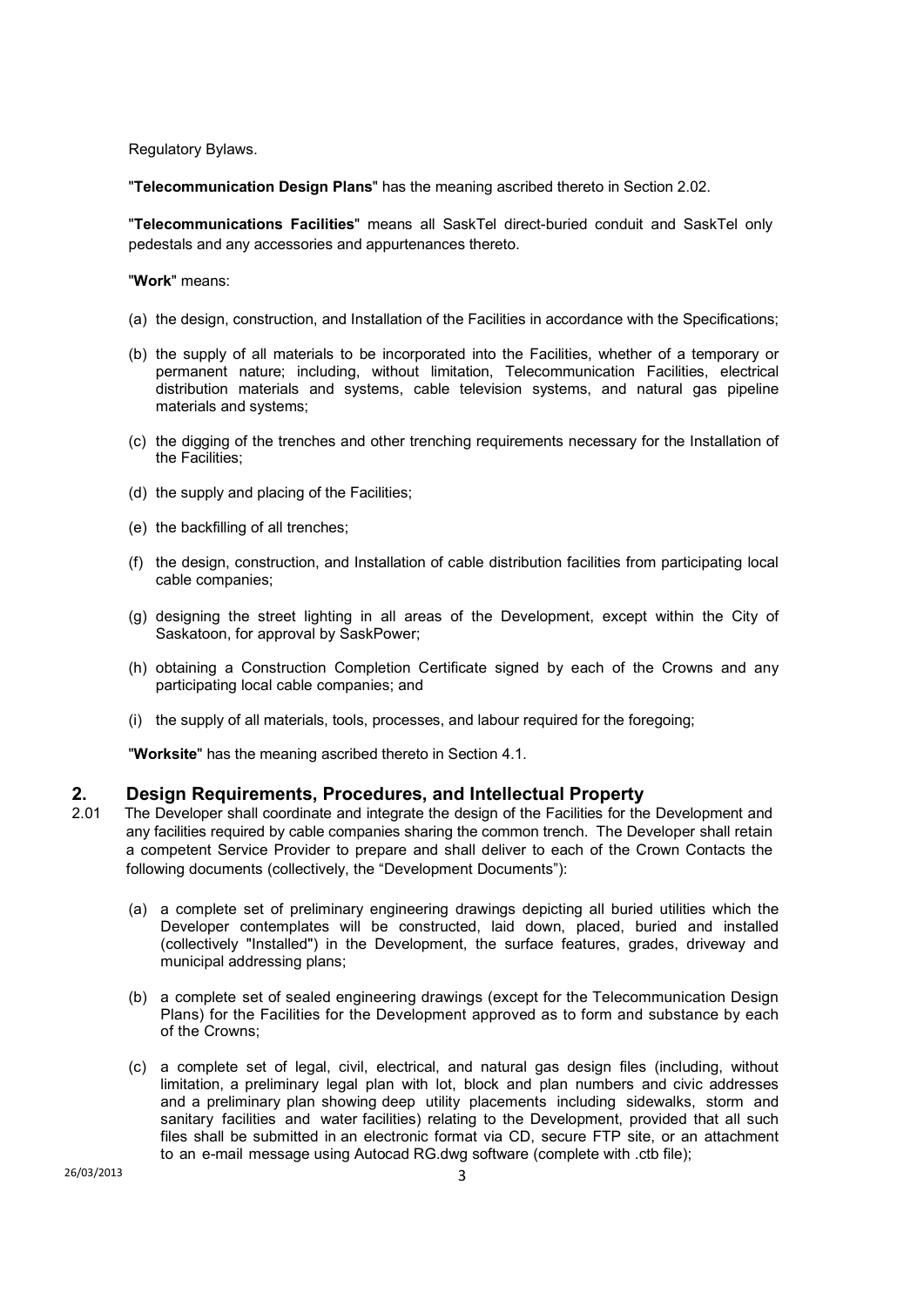- (d) a preliminary construction schedule; and
- (e) as-built drawings of the Work in Autocad RG.dwg file format.
- 2.02 Within ten (10) Business Days following the date on which the Crown Contact for SaskTel receives the Development Documents, SaskTel shall, at its cost, design the telecommunications pathway in which Telecommunication Facilities will be installed for the Development and deliver to the Developer for its review a set of plans respecting the telecommunications pathway (the "Telecommunication Design Plans").
- 2.03 The Developer shall, within a reasonable time following receipt of such Telecommunication Design Plans, provide SaskTel with any comments thereon and each of the Developer and SaskTel, each acting reasonably, shall work to finalize the Telecommunication Design Plans as soon as reasonably possible thereafter. SaskTel shall have no further obligations under this Contract until such time as each of SaskTel and the Developer have mutually approved the Telecommunication Design Plans as evidenced by each of SaskTel and the Developer Contact executing the Telecommunication Design Plans.
- 2.04 The Developer shall meet the requirements of this Article 2 and Crown approval of submitted documents shall be obtained before commencing any Installation of the Facilities.
- 2.05 Any intellectual property rights in the Development Documents made by the Developer, the Developer's consultant or its Service Provider in connection with the Work, as soon as it is conceived or made, shall automatically vest jointly in the Crowns.
- 2.06 The Developer guarantees that the Work and the Development Documents do not, and will never constitute or result in any infringement or violation of any third party intellectual property right or Laws.
- 2.07 The Developer shall have a licence to use all Development Documents for the sole and exclusive purpose of performing its obligations under this Contract.

### **3. Developer's Covenants**

- 3.01 The Developer shall acquire all materials, complete all design activities, and complete the Installation of the Facilities within the common trench all in accordance with the requirements of this Contract, including the coordination of acquisition, design and installation work within the common trench performed by the Crowns, cable companies or others.
- 3.02 Unless otherwise stated in the Contract, the Developer shall furnish and assume full responsibility for all labour, materials, equipment and machinery, tools, appliances, fuel, power, light, heat, telephone, water, sanitary facilities, temporary facilities and all other facilities and incidentals necessary for the satisfactory performance of the Work. All duties, responsibilities and obligations assigned to or undertaken by the Developer under the terms of the Contract shall be at the Developer's expense.
- 3.03 The Developer shall ensure that the Work is sufficiently and competently supervised and shall provide a supervisor contact for the Crowns with authority to act on behalf of the Developer.
- 3.04 The Developer shall complete the Work in accordance with the following terms and conditions.
	- (a) The Developer shall complete the Work in a good and workmanlike manner, in accordance with good industry practice, and shall comply with all applicable Laws, statutes, by-laws, codes, ordinances, rules, orders and regulations of all applicable governmental authorities in force at the time such Work is carried out as well as all policies and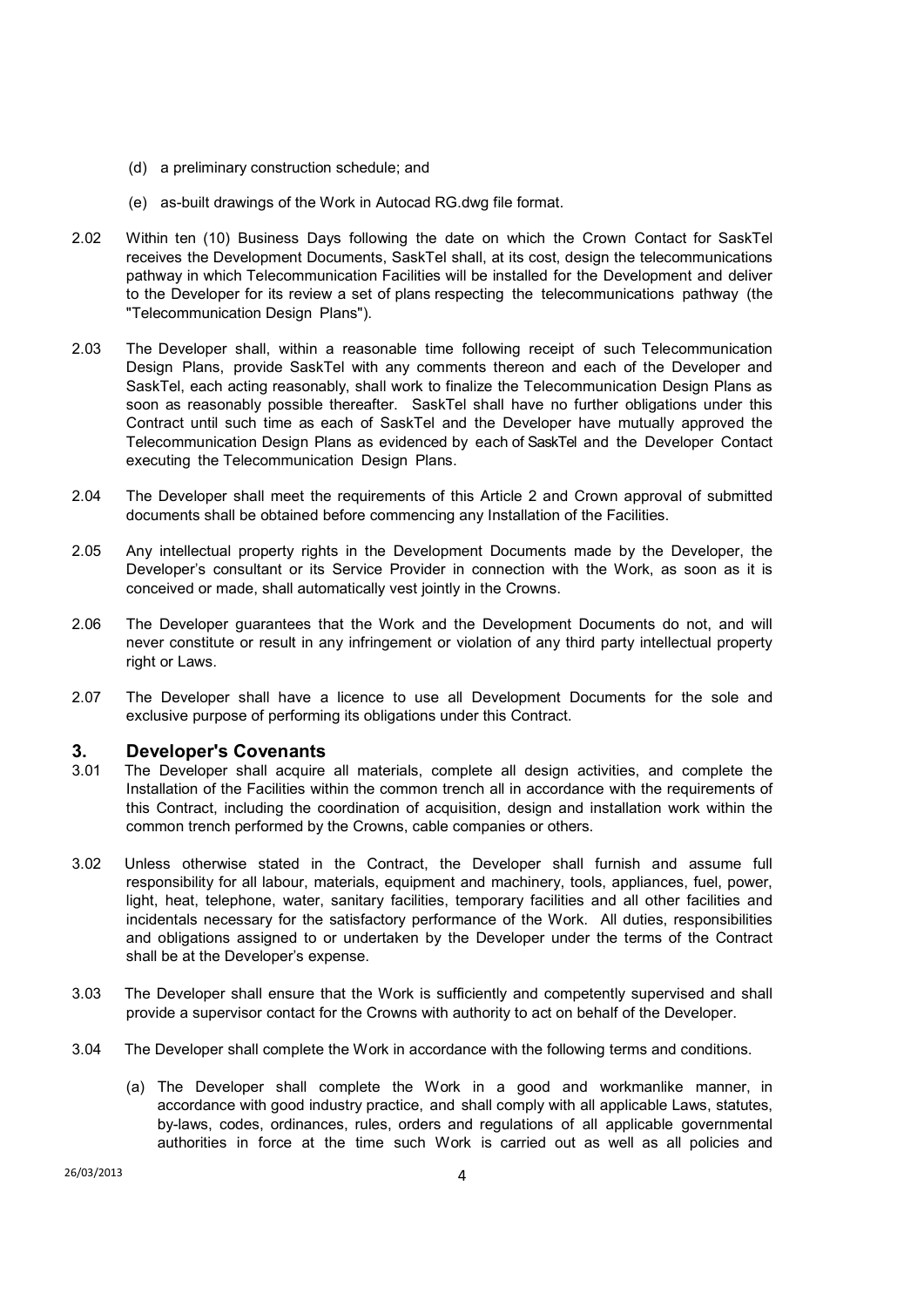procedures of the Crowns as directed by the Crowns. The Developer shall obtain all necessary permits and approvals required to perform the Work in the name of the Developer, or in the name of the Crowns, in the Crowns' sole discretion. The Developer shall coordinate the Work and, unless otherwise expressly provided for herein, shall be responsible and accountable for its own methods and procedures.

- (b) The Developer shall carry out, do, and supply of all things that are to be done or supplied by the Developer pursuant to this Contract and properly perform the Work.
- (c) The Developer shall manage all requisite telecommunications material and equipment necessary to complete the Work in connection with the Telecommunications Facilities. Such material and equipment will be transported directly from SaskTel's supplier to a Developer location agreed upon by SaskTel and the Developer. All telecommunications material and equipment obtained by the Developer from SaskTel shall, immediately upon shipment from SaskTel's supplier, be held at the sole risk of the Developer and the Developer agrees to indemnify and hold the Crowns harmless from any loss or damage to such telecommunications material and equipment. Forthwith following completion of the Work in connection with the Telecommunications Facilities, the Developer shall return all excess and/or unused telecommunications material and equipment, including cable reels, to the SaskTel location designated by the Crown Contact for SaskTel Contact. Failure to return such material and equipment shall result in the Developer being levied a charge for any unreturned items.
- (d) The Developer shall be fully responsible for retaining any employees, contractors and subcontractors necessary to complete the Work, and the Developer shall be as fully responsible for the acts and omissions of any such contractors and/or subcontractors and their respective employees as if such contractors and/or subcontractors and their respective employees were directly employed by the Developer. The Developer shall maintain good order and discipline among its employees, contractors and subcontractors engaged in the Work and shall not employ or contract with anyone to perform any part of the Work who is not qualified and competent to perform the tasks to which he or she is assigned. Without restricting the foregoing, the Crowns shall have the right to require the Developer to, and upon such request the Developer shall, remove any employee, contractor and/or subcontractor from the Work, where the Crowns determine that such employee, contractor and/or subcontractor is incompetent, careless or not qualified to perform the Work for which they are responsible. Nothing contained in this Contract shall create any contractual (including any agency) relationship between the Crowns and any contractor and/or subcontractor of the Developer and/or any of the Developer's or its contractors' or subcontractors' respective employees.
- (e) The Developer shall be solely responsible for all scheduling required in connection with the Work including, without limitation, the commencement of the shallow utility construction and subsequent coordination of all critical and event dates in connection with the performance of the Work.
- (f) In addition to and without limiting any other reporting requirements set out in the Contract, within forty-eight (48) hours of receiving a written request from a Crown for information respecting the performance of the Work, the Developer shall furnish the Crown with such information so requested.
- (g) The Developer shall be responsible for acquainting itself with all available information concerning conditions affecting the Work, the location, the applicable legislation, the Specifications, and industry specific good practice, and shall be deemed to have investigated and have knowledge of the Work location and to have fully informed itself as to all physical and work conditions, risks and contingencies, and all other matters required for the proper performance of the Work contemplated by this Contract.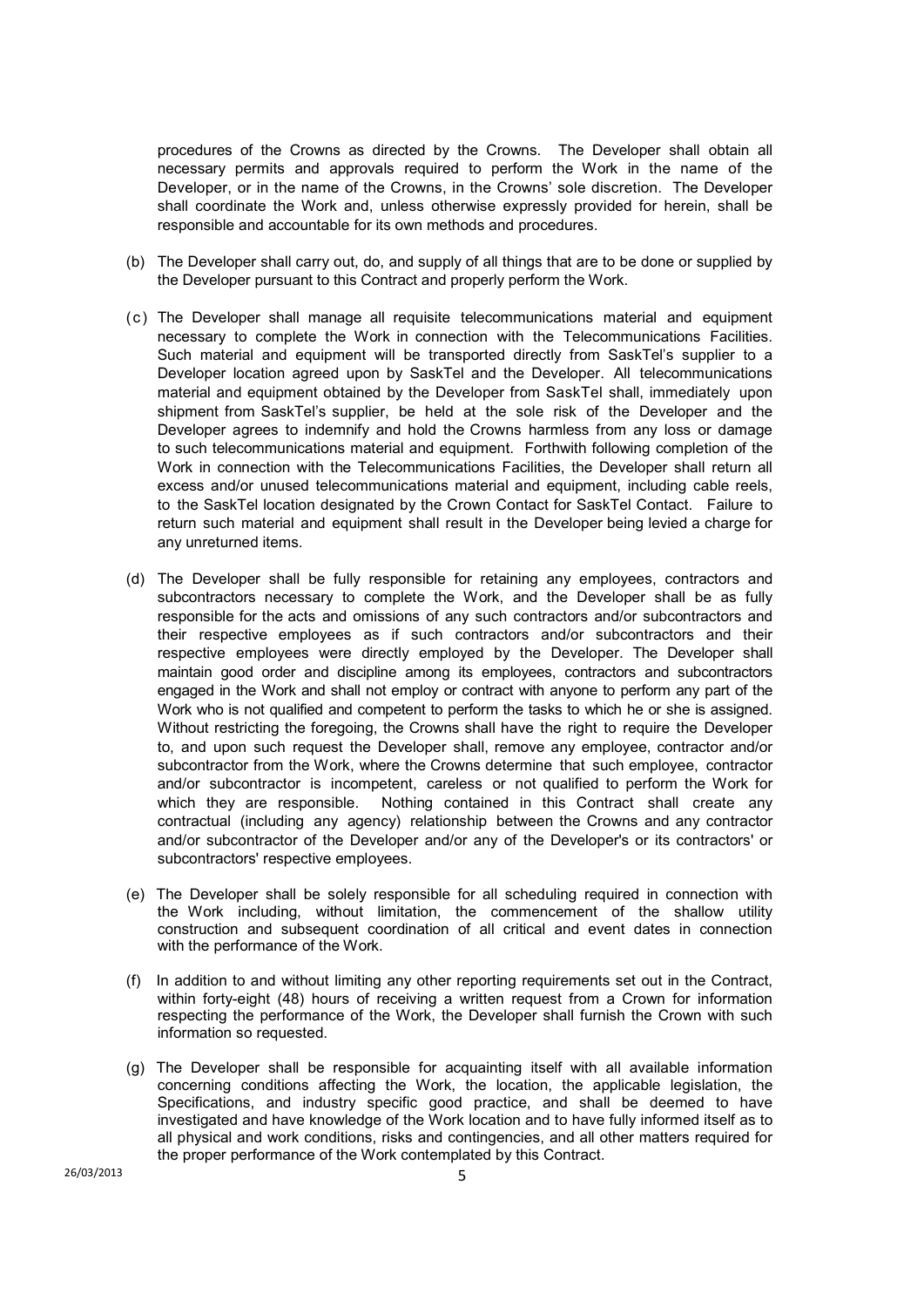- (h) The Crowns may perform, or enter into separate contracts for the performance of, any work not included in the Contract and the Developer shall, to the satisfaction of the Crowns, allow other contractors or laborers access to the Work and shall cooperate with them in the carrying out of their duties and obligations. The Developer shall promptly make good any damage caused by the Developer to work or property of other contractors of the Crowns or any Crown supplied materials.
- (i) The Work shall not be considered complete until the Developer has cleared and cleaned the Work and site to the satisfaction of and in accordance with any directions of the Crowns.
- 3.05 Unless specifically provided for elsewhere in the Contract, the Developer must apply for, pay for and obtain all permits, licenses, certificates, clearances, approvals, authorizations, variances or consents required by any relevant governmental authority having jurisdiction for the execution of the Work including, without limitation, any zoning permit or general building permit for the Work and a certificate of occupancy.
- 3.06 The Developer shall pay all charges for labour (including Workers' Compensation assessments), materials, services, and all other charges payable by the Developer and arising as a result of the performance of the Contract when they become due and shall furnish the Crowns with proof of payment in such form and as often as the Crowns may reasonably request.
- 3.07 The Developer shall not discard waste, disturb or remove vegetation, fossils, or artifacts or articles of antiquity or value, or dump pollutants or hazardous wastes at or near the site without the written authorization of the Crowns and any such activities must be done in accordance with the instructions of the Crowns.
- 3.08 The Developer shall report all spills of hazardous materials to the proper authorities, as required, and the Crowns.
- 3.09 The Developer shall provide the necessary protection to prevent damage or loss to the Work, any materials to be incorporated in the Work, all Crown supplied materials, and the property of third parties, and shall, at the Developer's expense, make good any damage or loss which may arise from any cause, unless such damage or loss is caused solely by negligence on the part of a Crown.
- 3.10 All materials (except for Crown supplied materials) shall be new and workmanship and materials shall meet the requirements of the Specifications.
- 3.11 The Developer must obtain written authorization from the Crowns before making any change or substitution for any materials specified in the Contract or any Crown supplied materials delivered to the Developer.
- 3.12 The Developer shall prepare all materials for shipment in such a manner as to facilitate handling and to protect them from damage in transit and storage and all packing cases and large items shall be clearly marked before shipment with the item name or number and the SaskTel project number.
- 3.13 The Developer shall be responsible for taking all reasonable care in storing and handling the Crown supplied materials in accordance with good industry standards and in accordance with any written instructions issued by a Crown.
- 3.14 The Developer must advise SaskTel 30 business days prior to the completion of the first home in any Development to allow for the placement and commission of SaskTel communication facilities.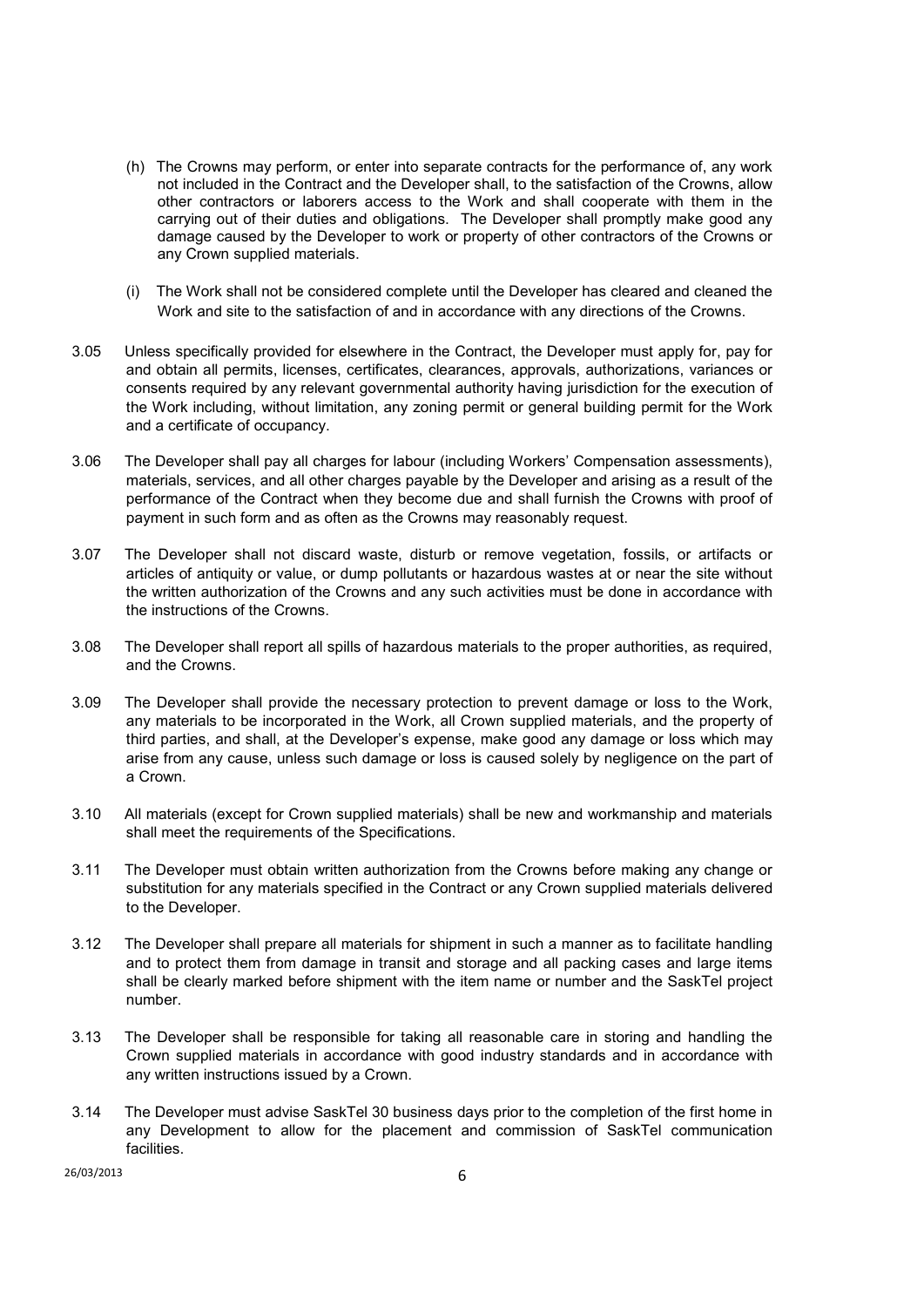# **4.** Prime Contractor<br>4.01 The place of employm

- The place of employment, as it relates to the Work, is a multiple-employer worksite with two or more employers or self-employed persons engaged on the worksite, from time to time, including the Crowns (the "Worksite").
- 4.02 The Developer hereby agrees with the Crowns to be designated as the prime contractor for the purposes of coordinating occupational health and safety matters under *The Occupational Health and Safety Act, 1993* (the "Act"), at the Worksite designated herein (the "Prime Contractor"), on the terms and conditions set out in this Section 4 (Prime Contractor).
- 4.03 The Developer will do all of the following, as Prime Contractor:
	- (a) ensure that the names and method of contacting the Prime Contractor and the individual identified pursuant to Section 4.03(d) are posted at a conspicuous location at the Worksite;
	- (b) ensure that all activities at the Worksite that may affect the health and safety of workers or self-employed persons are coordinated;
	- (c) ensure, insofar as is reasonably practicable, that all employers and self-employed persons have adequate and appropriate policies, procedures, safe work practices, meetings, supervision, equipment, competent workers and information to ensure that:
		- (i) the employers and the self-employed persons comply with the Act and the regulations thereto;
		- (ii) the activities of the employers and the self-employed persons or the activities of their workers do not jeopardize the health and safety of a worker or self-employed person at the Worksite; and
		- (iii) the employers and the self-employed persons and their workers comply with any health and safety related policies and procedures implemented by the Prime Contractor;
	- (d) identify a competent person to oversee and direct, on behalf of the Prime Contractor, the activities of employers and self-employed persons at the Worksite;
	- (e) prepare a Worksite specific written plan (the "Safety Program") that:
		- (i) addresses how the requirements imposed by clauses (b) and (c) are being met;
		- (ii) sets out the name of and method of contacting the individual identified pursuant to clause (d);
		- (iii) identifies the supervisors for the Worksite designated by employers pursuant to clause (4.03)(a);
	- (f) deliver a copy of the Safety Program to all employers and self-employed persons before they or their workers commence working at the Worksite;
	- (g) co-operate with any other person exercising a duty imposed by the Act or the regulations thereto;
	- (h) ensure that every employer on the Worksite has a designated supervisor and that name is known to the person reference in Clause 4.03(d) above;
	- (i) comply with the Act and the regulations thereto, including without limitation any reporting requirements therein; and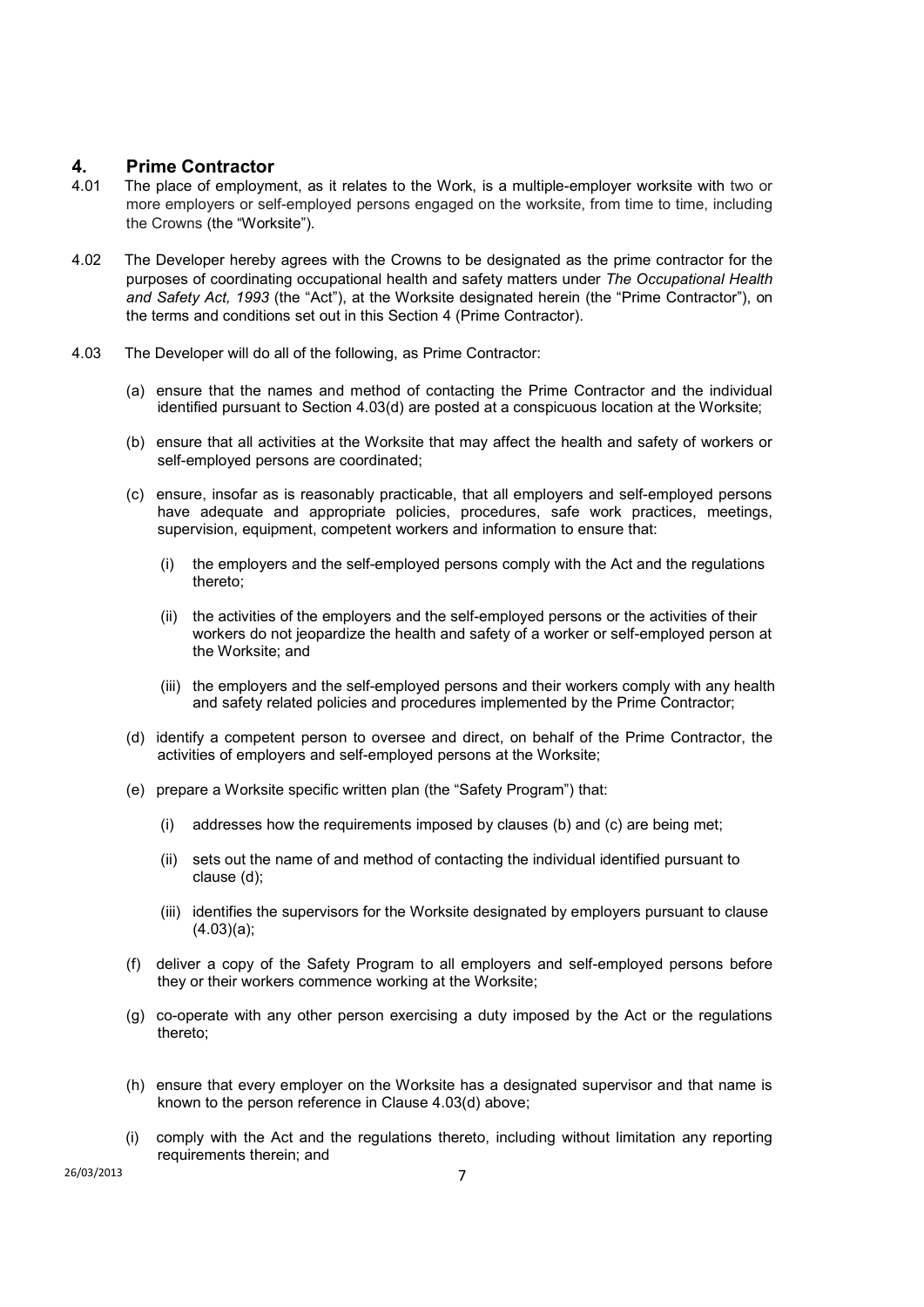- (j) do everything that is reasonably practicable to establish and maintain systems or processes that will ensure compliance with the Act, its regulations, industry specific good practices, and any other applicable legislation.
- 4.04The Developer shall:
	- (a) immediately notify the Crowns of: (i) an inspection or investigation relating to safety by a government official; or (ii) any possible contravention of occupational health or safety legislation arising at the Worksite;
	- (b) notify the Crowns of all incidents at the Worksite requiring medical treatment; and
	- (c) promptly implement all safety recommendations of the Crowns, acting reasonably.
- 4.05 The Crowns shall retain a qualified independent consultant to review the Safety Program and monitor the Developer in its compliance with this Agreement and the Safety Program, and to conduct reasonable Worksite assessments from time to time. The consultant shall report both to the Developer and to the Crowns, as to its activities and findings, in writing.
- 4.06 The Developer will fully comply with additional duties and responsibilities that may required of the Developer under the Act, its regulations, or any other applicable legislation, from time to time.
- 4.07 Except as expressly provided for herein, the Developer shall have sole authority and control of the activities at the Worksite that may affect the health and safety of workers or self-employed persons, including that of the Crowns. The Developer shall contractually bind its subcontractors to comply with any reasonable direction issued by the Prime Contractor or the individual identified pursuant to Clause 4.03 (d) in carrying out their duties hereunder.
- 4.08 The Crowns shall:
	- (a) review the Safety Program prior to its implementation and may require that the Developer make changes to the Safety Program that the Crowns, or one of them, reasonably believe to better reflect the intent of the Act, its regulations, any other applicable legislation, or industry specific good practice; if such a request is made, the Developer will promptly make all such reasonable changes to the Safety Program; and
	- (b) communicate any safety related concerns noted by its staff in the course of their duties, recognizing that Crowns have the right, but no obligation, to attend to the site solely for the purposes of assessing those safety matters that are the responsibility of the Prime Contractor herein.
- 4.09 The Crowns may at any time during the term of the Contract, and on written notice to the Developer, suspend, limit, or terminate any or all of the Developer's obligations under this Section 4 (Prime Contractor), as solely determined by the Crowns.

# **5. Environmental Management 5.01** The Developer shall have and ma

The Developer shall have and maintain a written environmental management program and use a qualified person or persons (the "Qualified Person") to monitor the Developer's compliance with this Section 5 (Environmental Management) of the Contract, and to conduct reasonable Worksite assessments from time to time, including, without limitation, when required to comply with letters of authorization or project approvals, or when Worksite conditions or unplanned situations make it necessary. The Qualified Person shall be approved by the Crowns and shall report both to the Developer and to the Crowns, as to its activities and findings, in writing. The Developer shall ensure the Developer, Developer's employees and all subcontractors: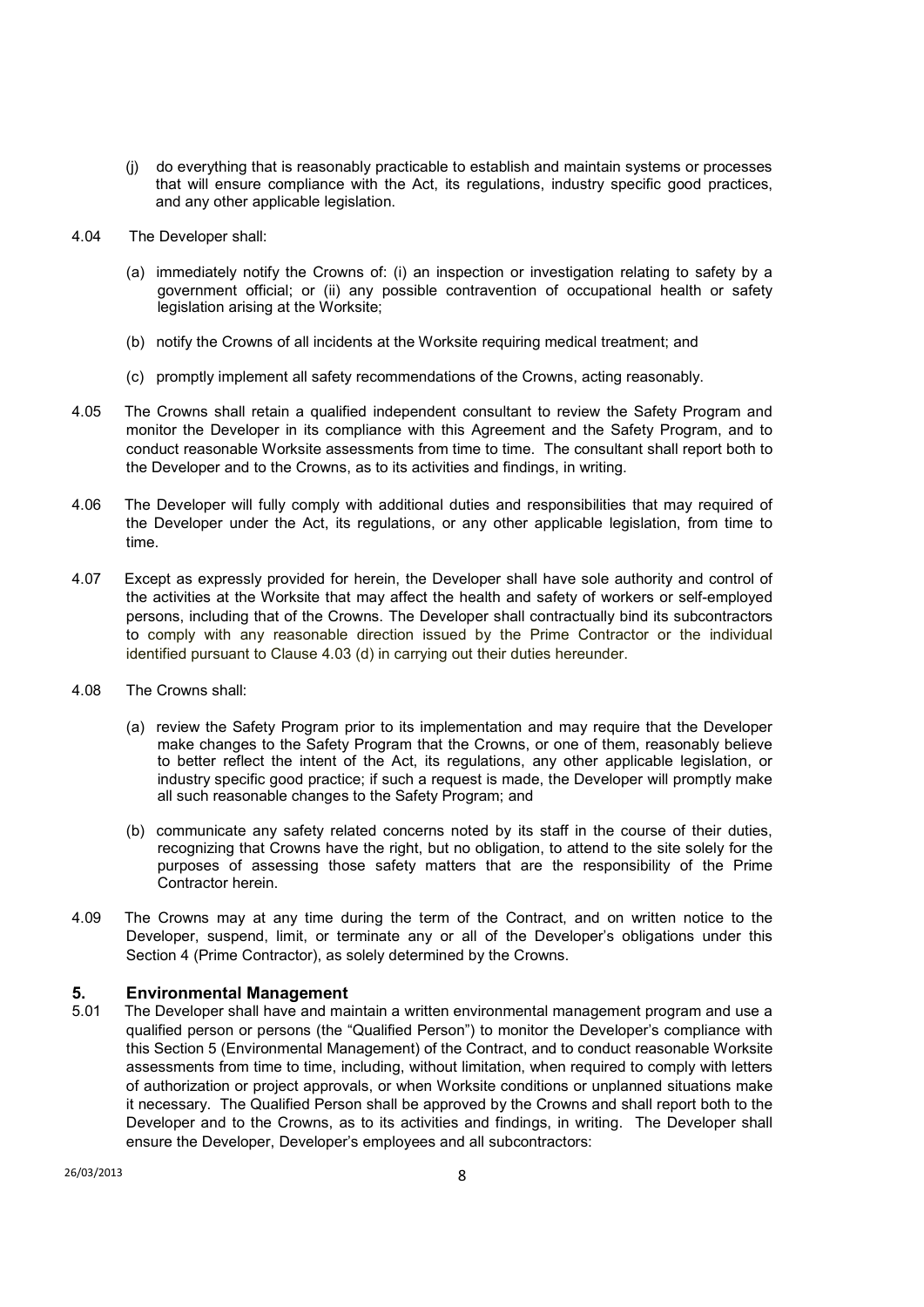- (a) are familiar with and abide by all applicable Laws, including without limitation any reporting requirements therein;
- (b) are aware of all environmental aspects of their work and comply with the environmental management program and utilize appropriate environmental checklists and procedures;
- (c) report any environmental notices or findings of any government authority or third party, or any spill, release or other apparent or potential environmental issues immediately to the Crowns and the Qualified Person; and
- (d) address all necessary environmental permits, approvals, remediation or remedy, at the Developer's cost.
- 5.02 The Developer shall:
	- (a) ensure that the name and method of contacting the Qualified Person are posted at a conspicuous location at the Worksite;
	- (b) ensure that all activities at the Worksite that may affect environment are coordinated;
	- (c) do everything that is reasonably practicable to establish and maintain systems or processes that will ensure compliance with the applicable legislation or industry specific good practices;
	- (d) obtain all necessary approvals, follow all conditions received on approvals, and use onsite monitors where conditions of approval require them;
	- (e) deliver to the Crowns a final report from the Qualified Person confirming adherence to the written environmental management program and/or identify deviations from the written environmental management program; and
	- (d) promptly implement all reasonable environmental recommendations of the Crowns.
- 5.03 Except as expressly provided for herein, the Developer shall have sole authority and control of the environment concerns at the Worksite.
- 5.04 The Crowns shall:
	- (a) review the written environmental management program prior to its use, submission to a third party agency, or implementation and may require that the Developer make changes to the program that the Crowns, or one of them, reasonably believe to better reflect the intent of the applicable legislation, or industry specific good practice, if such a request is made, the Developer will promptly make all such reasonable changes to the environmental management program, and
	- (b) communicate any environmental related concerns noted by its staff or subcontractors in the course of their duties, recognizing that Crowns have the right, but no obligation, to attend to the site solely for the purposes of assessing those environmental matters that are the responsibility of the Developer herein.
- 5.05 The Crowns may at any time during the term of the Contract, and on written notice to the Developer, audit, monitor, suspend, limit, or terminate any or all of the Developer's performance of its obligations under this Section 5 (Environmental Management), as solely determined by the Crowns.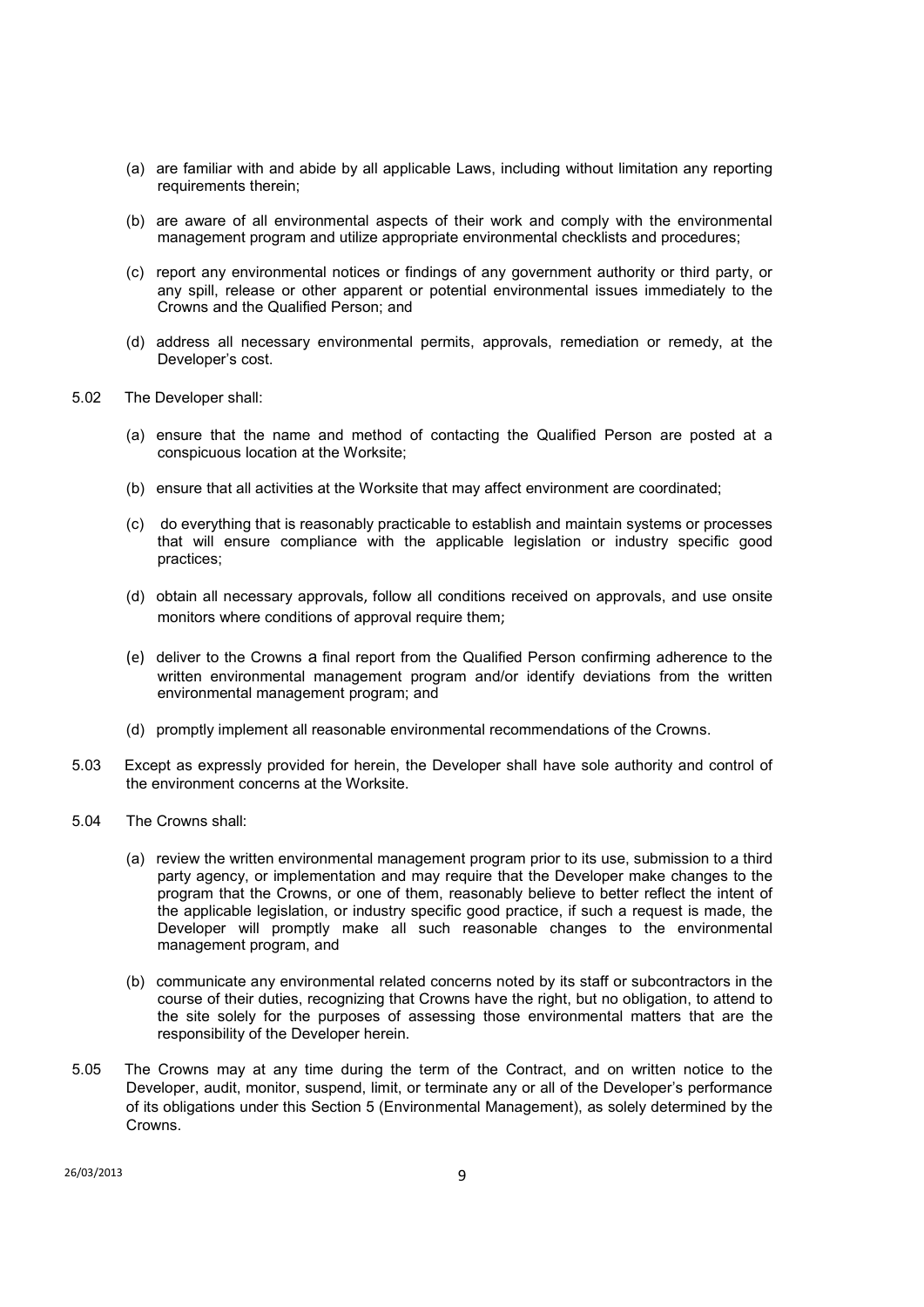# **6. Interpretation, Inspection, Completion, Title, and Risk of Loss**

- 6.01 The Contract documents are complementary and what is required by any one shall be as binding as if required by all. To the extent necessary to eliminate any conflict between any provisions of the Contract the following rules will apply:
	- (a) the Governing Terms and Conditions govern over Specifications and Developer created documents; and
	- (b) the Specifications govern over Developer created documents.
- 6.02 The Developer shall be responsible for being acquainted with all available information concerning conditions affecting the Work and shall be deemed to have inspected the site and to be fully informed about all physical and working conditions, risks and contingencies and all other matters required for the fulfillment of the Contract.
- 6.03 If, during the performance of the Work, the Developer finds a conflict, error or discrepancy in the Contract, or has any question relating to the interpretation of the Contract the Developer shall promptly notify the Crowns in writing and, before proceeding with the Work affected, shall obtain a written interpretation or clarification from the Crowns.
- 6.04 The Crowns shall be the initial interpreter of the requirements of the Contract and judge of the performance of the Developer under the Contract. The Developer shall act promptly in accordance with any decision of the Crowns made pursuant to the Contract. The Crowns shall not be responsible for the acts or omissions of the Developer and neither the Crowns' authority to act under the Contract nor any decision made by the Crowns in good faith either to exercise or not to exercise such authority shall give rise to any duty or responsibility of any of the Crowns to the Developer or relieve the Developer from its obligation to perform the Work in accordance with the Contract.
- 6.05 If the Developer makes use of such methods and procedures that, in the opinion of the Crowns, will not permit the execution of the Work to the satisfaction of the Crowns, the Crowns may notify the Developer in writing to alter or improve the Developer's methods and procedures and the Developer shall comply without delay with the instructions of the Crowns and shall not be entitled to claim additional compensation or extensions of time on account of such instructions.
- 6.06 The Work shall at all times be subject to inspection by the Crowns and the Developer shall provide proper and safe conditions for such inspection. The Crowns shall inspect the Work as is reasonably necessary to confirm the Developer's proper performance of the Work, provided however that no such inspections shall relieve the Developer of its obligations under this Contract, including without limitation, warranty, technical compliance, health, environmental or safety obligations. The Developer shall give the Crowns adequate notice of the readiness of the Work for any inspections required by the Crowns, the Contract or under any Laws.
- 6.07 The Crowns may reject as being deficient any Work which in the Crowns' opinion fails to conform to the Contract. The Developer shall promptly correct all Work rejected if required to do so by the Crowns and shall make good anything destroyed or damaged in the course of correcting such rejected Work. If the Developer does not promptly correct all Work rejected by the Crowns, the Crowns may correct such rejected Work and invoice the Developer for the cost of such corrections. Such invoice will be payable thirty (30) days from the date of invoice.
- 6.08 If the Developer covers or permits to be covered any Work that requires inspection before such inspection is made, the Developer shall, if directed by the Crowns, uncover such Work at the Developer's sole expense, arrange for the required inspection and make good anything destroyed or damaged in the course of uncovering such Work. The Crowns may, at any time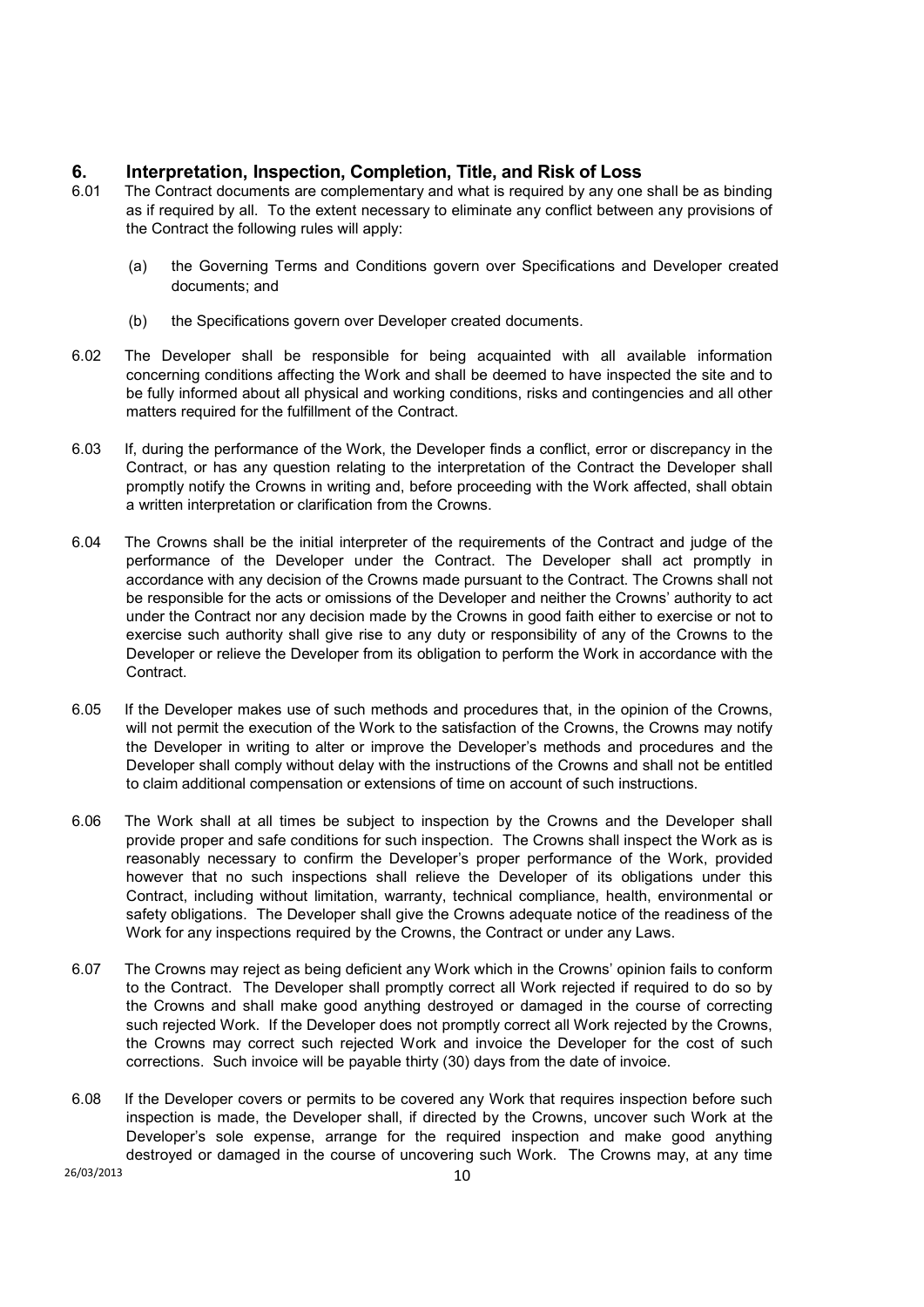prior to expiration of any warranty periods, require that Work be uncovered for inspection and:

- (a) if such Work is found to be defective, the Developer shall pay the costs of uncovering such Work and make good anything destroyed or damaged in the course of uncovering such Work; or
- (b) if such Work is found to be in accordance with the Contract, the relevant Crown requiring that the Work be uncovered shall pay the costs of uncovering such Work and make good anything destroyed or damaged in the course of uncovering such Work.
- 6.09 The Developer will arrange, at least 10 business days prior to the completion of the Work, a post-construction site meeting where the Crowns will each inspect and either sign a Construction Completion Certificate or issue a list of deficiencies for the Developer to address. Upon correction of any such deficiencies and delivery of a digital AutoCAD version of all as-built drawings of the Work, copies of all approvals and permissions required for the construction of the subdivision, and all test results and material specifications of the Work to the Crowns, each of the Crowns and local cable companies will sign a Construction Completion Certificate.
- 6.10 The Crowns, in their sole and arbitrary discretion, reserve the right to permit the issuance of more than one Construction Completion Certificate, to allow different geographical areas of a Development, under a single Letter Agreement, to receive utility service at different times.
- 6.11 Ownership and risk of loss of Facilities constructed by the Developer will transfer to each of the respective Crowns once all Crowns, and local cable company, where applicable, have signed a Construction Completion Certificate.
- 6.12 The Crowns shall be entitled to use any completed or partially completed Work prior to transfer of ownership provided that such Work, in the opinion of the Crowns, is reasonably capable of being used, but such use shall not release the Developer from the Developer's obligations nor shall it be considered an acceptance of any Work not completed in accordance with the Contract.

# **7. Crowns Contributions, Payment, and Setoff**

- 7.01 Subject to receipt of the Development Documents and to the approval of the Telecommunication Design Plans by SaskTel, the Crowns covenant and agree to contribute to the costs incurred by the Developer in performing the Work in accordance with the Letter Agreement issued by the respective Crown (each a "Crown Contribution" and collectively, the "Crown Contributions").
- 7.02 The Developer shall invoice each of the Crowns for their respective Crown Contribution, if any, no sooner than the date that the last Crown signs a Construction Completion Certificate but within ninety (90) days following, the date that the last Crown issues a Construction Completion Certificate in accordance with Section 6 (Interpretation, Inspection, Completion, Title, and Risk of Loss). Such amounts shall be payable and paid by each of the Crowns to the Developer within forty five (45) days following the latter of:
	- (a) the date that the relevant Crown receives the Developer's invoice;
	- (b) the date that the relevant Crown receives the Autocad RG.dwg as-built drawing files (complete with .ctb file); and
	- (c) in the case of SaskTel, the date that all unused and/or excess telecommunications material and equipment has been returned to the last SaskTel location agreed upon by SaskTel and the Developer.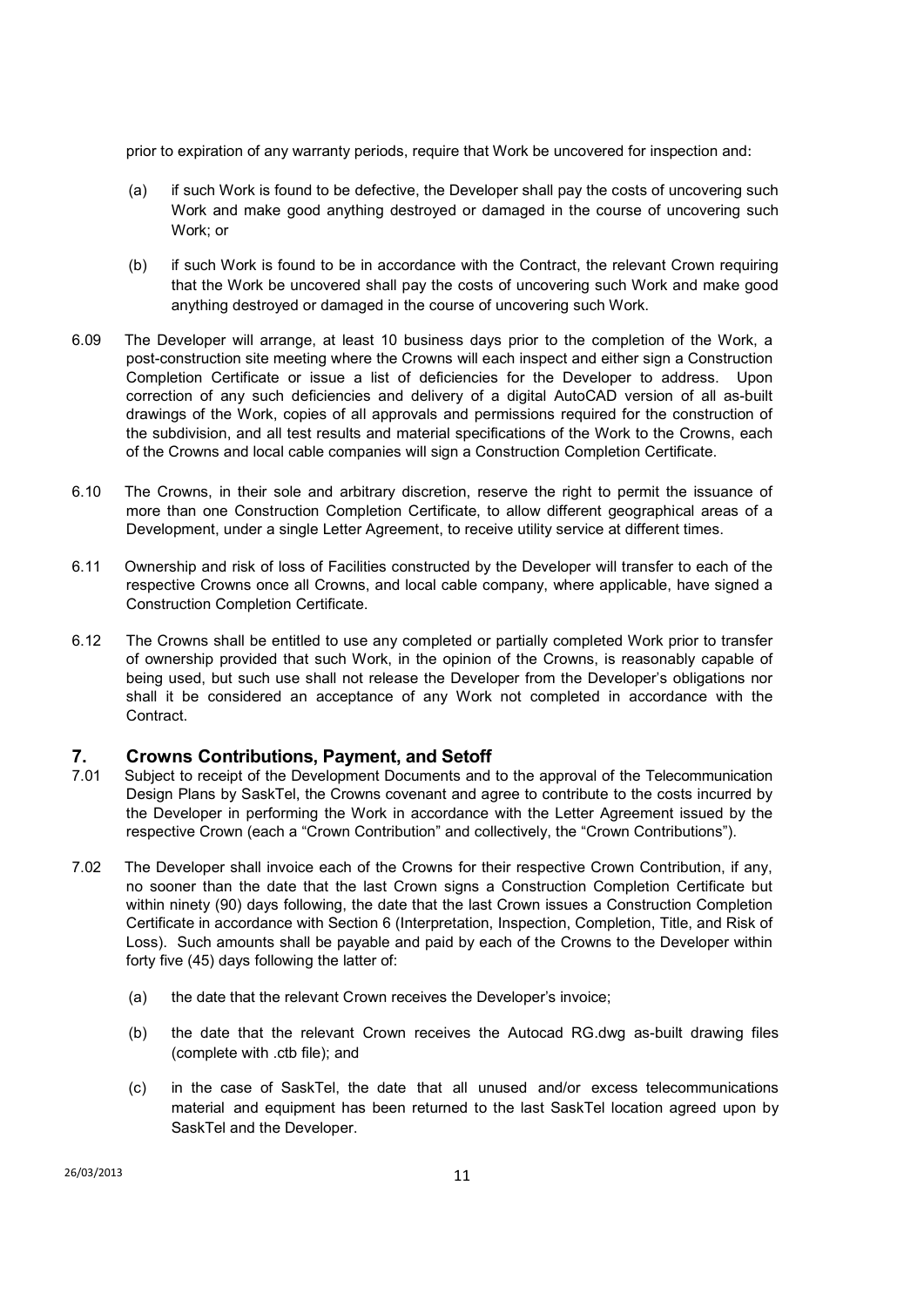- 7.03 Each payment to the Developer will be subject to a 10% builders' lien holdback. Each of the Crowns shall retain this holdback in accordance with *The Builders' Lien Act* (Saskatchewan).
- 7.04 All costs charged to the Developer under the terms of this Contract shall constitute a debt due and owing upon demand by the Developer to the Crowns. The Crowns, individually or as a group, may withhold, from any amount otherwise due and payable to the Developer, whether pursuant to this Contract or any other agreement between the Developer and a Crown individually, or make demand under any letter of credit or other security available, any amount that is reasonably necessary to reimburse, indemnify, or protect a Crown from any loss or damage resulting from or attributable to the Developer's breach of this Contract, or to reimburse a Crown for any amounts otherwise due and payable by the Developer to a Crown under this **Contract**

## **8. Warranty**

- 8.01 The Developer hereby warrants that all Work shall comply with the requirements of this Contract including, without limitation, the Specifications and the Telecommunication Design Plans, and shall be free from defects (including, without limitation, latent defects) and deficiencies in design, material and workmanship.
- 8.02 If any defects or deficiencies in the Work or Developer supplied material arise within one (1) year following the date that the Developer has received a Construction Completion Certificate executed by each of the Crowns, then the Developer shall correct, at its cost and expense, all such defects and deficiencies in the Work as well as any defects or deficiencies in such corrective Work that arises within one (1) year from the date of completion.
- 8.03 If, after reasonable notice, the Developer fails to correct any defective or deficient Work or corrective Work, then the Crowns may cause such defective or deficient Work to be corrected at the Developer's expense and the Developer shall pay the Crowns all costs incurred in carrying out such corrective Work within thirty (30) days of the Crowns issuing an invoice to the Developer therefore.
- 8.04 Where necessary repairs are an emergency, as determined by the Crowns in their sole discretion, the Crowns may repair the defect or deficiency and charge the Developer the actual costs and expenses of such repairs.

#### **9. Right of Way/Easements**

- 9.01 It shall be the responsibility of the Developer to coordinate the requirements of shared utility easements for the Development and provide a plan of survey for registration by the Crowns.
- 9.02 The Developer shall submit a Turnkey Subdivision Requisition for Property Rights form, along with a plan of survey for the subdivision, to the SaskPower Land Department at the same time as the Initiation form is submitted to the Crowns. The Developer shall provide detailed easement plans to the Crowns, both in AutoCAD and PDF format. The easement plan shall accompany the electrical and natural gas designs that are provided with the IFR Package. The easement plans will be subject to the Crowns' review and approval.
- 9.03 Once all of the Crowns grant approval of the easement plan, the Developer will, at the Developer's cost, employ a competent and qualified surveyor to prepare a descriptive plan of survey and deliver this plan of survey to the SaskPower Land Department.
- 9.04 If the Development is subdivided before the easements can be registered against the subdivision parcel, the additional costs of registering easements against the individual subdivision parcels will be charged to the Developer by SaskPower and the Developer shall promptly pay such charges to SaskPower.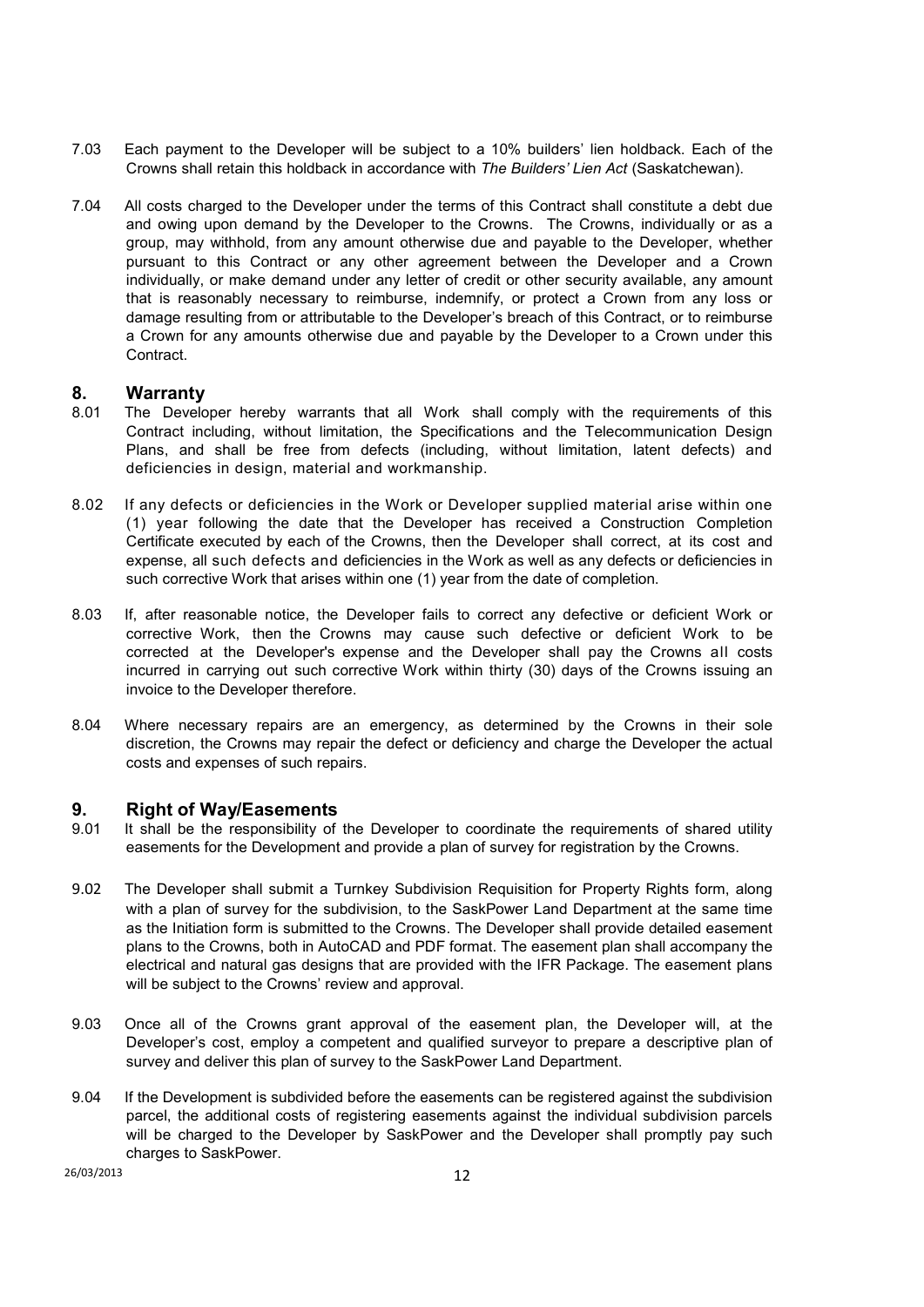- 9.05 The Developer shall install the Facilities within the public utility rights of way contained in the Development, and shall ensure that utility rights of way plans, in substance and form satisfactory to the Crowns, are granted or approved to the Crowns by the relevant authority, and that such rights of way are suitable for, and provide the Crowns with the right to complete any Installation, operation and maintenance of Facilities.
- 9.06 The Developer shall grant the Crowns, and in the name of the Crowns, a right of way agreement or easement in form and substance satisfactory to the Crowns acting reasonably or transfer, or arrange the transfer, to the Crowns of title to that land within the Development necessary for the location of any Facilities of the Crowns, at the locations specified on the approved plans or as otherwise designated, from time to time, by the Crown Contact acting reasonably. The Developer acknowledges and agrees that in the case any such right of way or easement is granted to the Crowns, the Crowns may register such interest at the Saskatchewan Land Registry Office by way of registration of a Right of Way Plan and interest.

# **10. Liability and Indemnification**

- 10.01 The Developer shall be liable to each of the Crowns and the officers, employees and agents of each of the Crowns (collectively, the "Indemnified Parties") for, and hold harmless the Indemnified Parties from, all losses, costs, damages and expenses whatsoever (including, without limiting the generality of the foregoing, all fines and penalties levied pursuant to any laws, costs as between a solicitor and his own client, and all other professional fees and disbursements) (collectively, the "Costs") which the Indemnified Parties may suffer, sustain, pay or incur by reason of or arising out of, directly or indirectly, any act and for any failure by the Developer or its officers, employees or agents to act except to the extent where any such Costs are due to the negligence of the Indemnified Parties.
- 10.02 Notwithstanding anything else contained herein, none of the parties hereto shall be liable to any of the other parties hereto, whether in contract, tort or otherwise, for any consequential damages including, without limiting the generality of the foregoing, damages for loss of data, loss of use, lost profits, lost revenue, failure to realize expected savings, or any other economic or consequential loss, even if such other party knew or should reasonably have known of the possibility of such damages occurring, excepting damages under section 57(3) of *The SaskEnergy Act*, section 59.1(4) of *The Power Corporation Act* or section 45(4) of *The Saskatchewan Telecommunications Act* or like provision.
- 10.03 Nothing in this Contract shall reduce the limitations on the liability of the Crowns, if any, set out in *The SaskEnergy Act*, *The Power Corporation Act* or *The Saskatchewan Telecommunications*  Act or otherwise.

### **11. Insurance**

- 11.01 The Developer (or with the consent of the Crowns, it subcontractors) shall, without limiting its obligations or liabilities hereunder, maintain and keep in force during the performance of the Work, at its own expense, the following insurance with limits not less than those stated below unless, in connection with the performance of some particular part of the Work, the Crowns otherwise advises in writing:
	- (a) Workers' Compensation Insurance conforming to, and with limits set according to *The Workers' Compensation Act, 1979* (Saskatchewan);
	- (b) Automobile Liability Insurance, with a combined single limit of not less than \$5,000,000 for each occurrence of bodily injury (including passenger hazard), and property damage. Such insurance shall cover all owned, hired or non-owned land motor vehicles, trailers or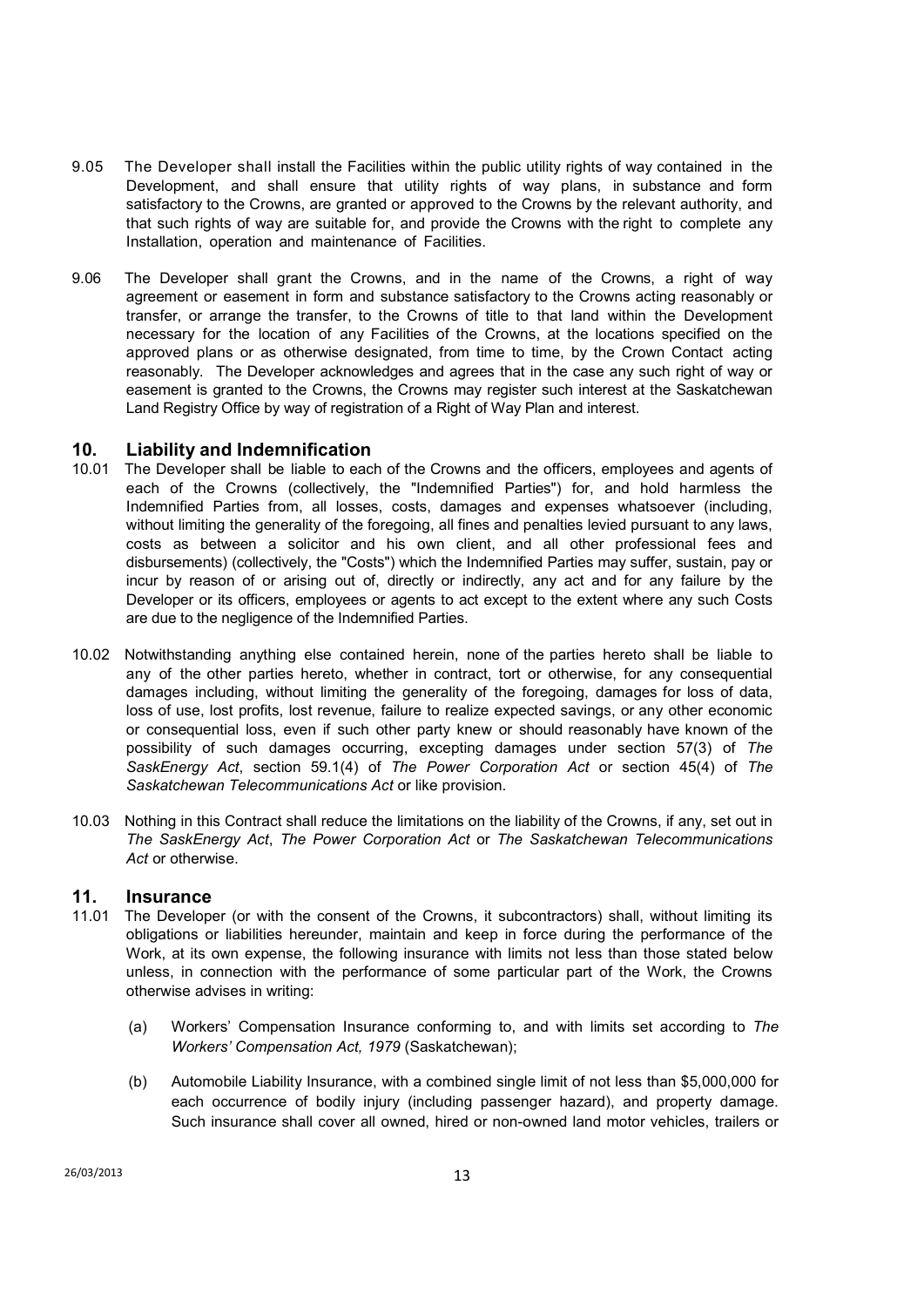semi-trailers designed for travel on public roads, whether licensed or not, (including any machinery or apparatus attached thereto);

- (c) Commercial General Liability Insurance, with a limit of not less than \$5,000,000 for each occurrence of personal injury, bodily injury (and death) and property damage;
- (d) if the Work includes any professional services, Professional Liability (Errors & Omissions) insurance with a limit of \$1,000,000 for each claim and aggregate covering losses arising or resulting from the performance or failure to perform professional services including (without limitation) engineering, survey, design, architectural and construction management services; and
- (e) any other insurance which the Developer is required by law to provide or which it feels it must maintain to protect itself adequately.
- 11.02 The insurance obtained by the Developer pursuant to this Section 11 (Insurance) shall be provided in accordance with the following terms and conditions:
	- (a) The Developer shall provide the Crowns with a certificate of insurance prior to commencement of the Work evidencing that the insurance required under this Section 11 (Insurance) has been so obtained, with limits of liability and with reliable insurers satisfactory to both parties and evidencing all applicable endorsements required pursuant to this Section 11.02.
	- (b) Each insurance policy shall provide that 30 days prior written notice shall be given to the Crowns of any cancellation of any such policy or policies.
	- (c) The Crowns will be included as an additional insured as respects operations under this Contract under the General liability coverage required by Section 11.01(c).
	- (d) Each insurance policy which the Developer is required to carry pursuant to this Section 11 (Insurance) shall specifically provide that the insurance is primary and non-contributing with any insurance carried by the Crowns in connection with this Contract.
	- (e) The Developer shall take all steps reasonably necessary to ensure that the full benefit of the insurance coverage set out in this Section 11 (Insurance) at all times required hereunder remains available to the parties and that where such insurance is subject to annual aggregate limits, the coverage is fully maintained and not diminished through the incidence of claims from other sources.
	- (f) The Developer will be responsible for payment of all deductibles, penalties and adjustments for insurance provided pursuant to this Section 11 (Insurance), which expense shall, for greater certainty, be at the cost to the Developer and not reimbursed by any of the Crowns.
	- (h) All insurance will be provided through companies licensed, admitted and authorized to do business in the Province of Saskatchewan and acceptable to the Crowns.
- 11.04 The Developer shall require all subcontractors to obtain and keep in force, during the period when they perform any part of the Work, insurance coverage equivalent to that required in this Section 11 (Insurance). The Developer shall be responsible for ensuring that subcontractors maintain insurance as required in the subcontracts during the course of subcontractor's performance of any Work. Upon request, the Developer shall furnish to each of the Crowns evidence satisfactory to the Crowns of such insurance coverage. The parties may in writing,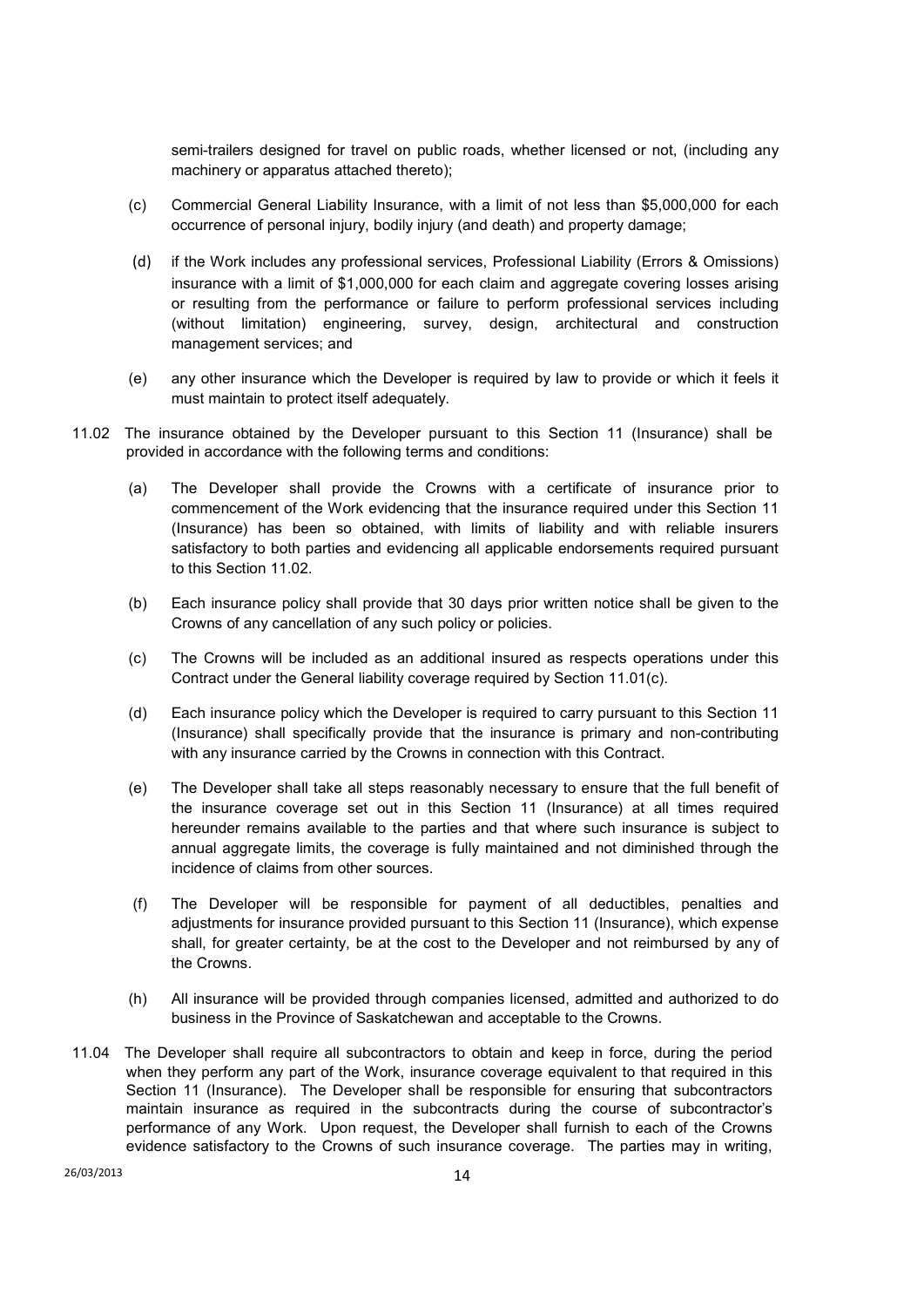reduce or waive all or any portion of such insurance requirements for subcontractors under circumstances where the Work subcontracted does not warrant equivalent insurance coverage or it cannot be reasonably obtained, provided that such reduction or waiver shall in no way reduce or waive the Developer's responsibility or liability for Work performed under subcontract.

11.05 None of the providing of insurance by the Developer in accordance with the requirements hereof, the insolvency or bankruptcy of any insurance company, or failure of any insurance company to pay any claim accruing, shall be a waiver of any other provisions of this Contract with respect to liability of the Developer to indemnify the Crowns or otherwise, unless otherwise expressly stated in this Contract.

#### **12. Suspension, Cancellation, Default, and Termination**

- 12.01 The Developer shall, on the written order of the Crowns, suspend the Work for such time as the Crowns may consider reasonably necessary and shall during such suspension properly protect the Work as required by the Crowns. Any extra cost incurred by the Developer in giving effect to the Crowns' instructions under this Section 12.01 shall be paid for by the Crowns unless such suspension is otherwise provided for in the Contract, necessary for the proper execution or safety of the Work, caused by fires, floods, illegal strikes or any extraordinary occurrence which could not have been foreseen or guarded against, or caused by some default on the part of the Developer. The amount to be paid by the Crowns pursuant to this Section 12.01 shall be determined by negotiation between the Crowns and the Developer and in the event they fail to agree then the amount shall be determined by the Crowns.
- 12.02 Upon seven days' written notice to the Developer, the Crowns may, for any reason or no reason at all, cancel all or any unperformed part of the Contract. In the event of cancellation of the Contract by the Crowns pursuant to this Section 12.02, the Developer shall be paid an amount to be established by the Crowns as reimbursement for costs and expenses directly caused by the cancellation.
- 12.03 The Developer will be in default under this Contract and each of the Crowns will have the right, without prejudice to any other right or remedy it may have, to terminate this Contract and the engagement of the Developer under this Contract for their respective portions of the Work by providing notice to the Developer to that effect, in any of the following situations:
	- (a) If the Developer fails to diligently carry out the Work as provided in this Contract, including failure by the Developer to achieve progress in the performance of the Work as described in this Contract, or otherwise fails to comply with this Contract and:
		- (i) in the case of a failure that is capable of being remedied within 10 days of notice by a Crown, the Developer fails to remedy such failure within 10 days after receiving such written notice from a Crown; or
		- (ii) in the case of a failure that is not capable of being remedied within 10 days, the Developer and the Crown does not agree on a plan for remedying such failure that is acceptable to the Crown in its absolute discretion or the Developer fails to diligently continue to remedy such failure in accordance with the plan agreed to by the Crown.
	- (b) Upon occurrence of any of the following events, namely, if the Developer:
		- (i) is bankrupt or insolvent or has committed or suffered any act of bankruptcy or insolvency;
		- (ii) makes a general assignment of its assets for the benefit of its creditors;
		- (iii) appoints or has appointed a receiver, manager, trustee or liquidator in respect of the Developer or its business and such appointment is not being contested in good faith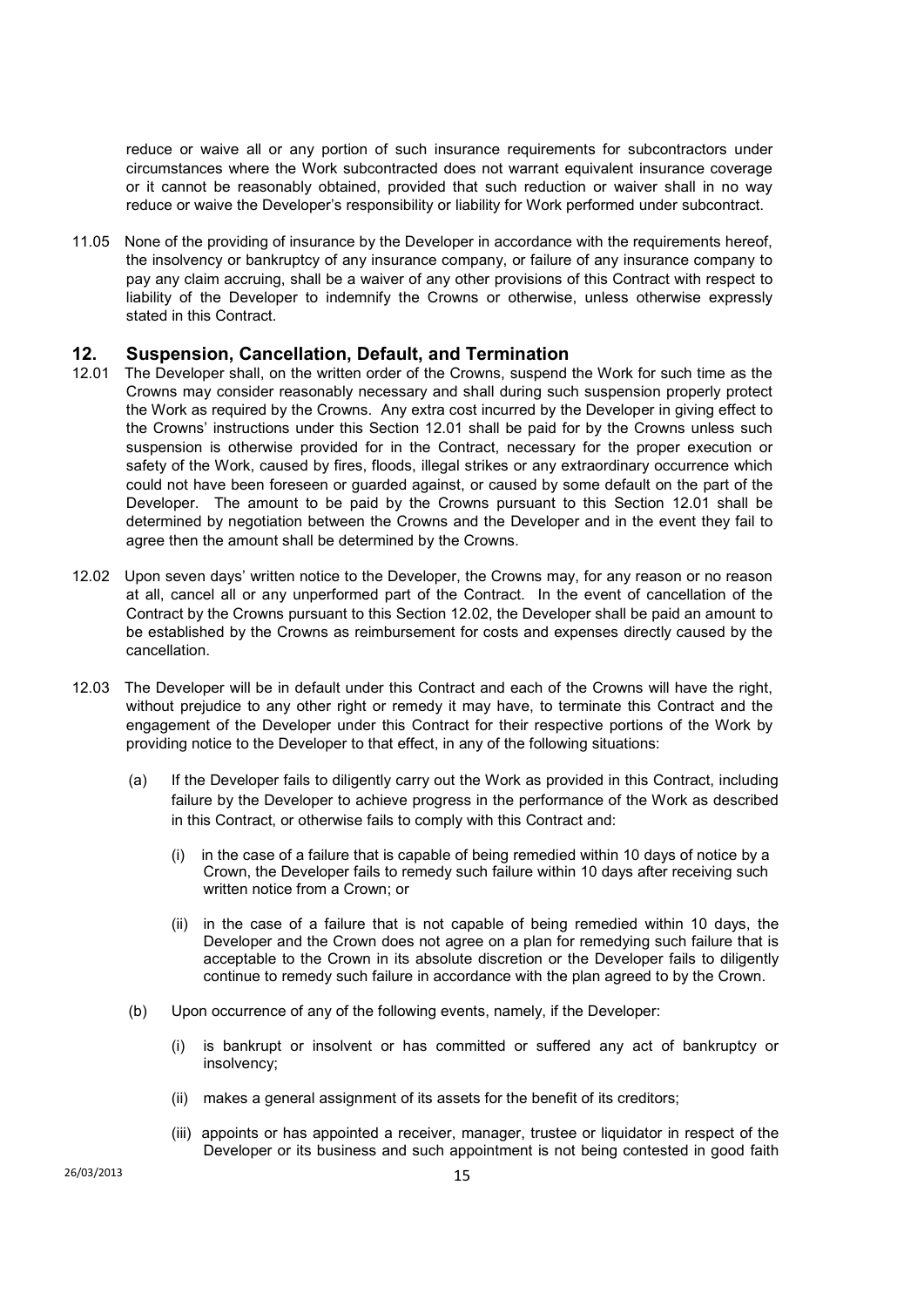by appropriate proceedings (in which case the termination shall be deemed to take place one day before such appointment);

- (iv) ceases to carry on business or threatens to cease to carry on business;
- (v) has liquidated itself under the direction of a court or otherwise;
- (vi) has commenced proceedings or the passing of an effective resolution for the dissolution, liquidation or winding up of itself; or
- (vii) has not properly completed the Work within two years of commencing the Work, or does not substantially commence the Work within two years of the date of the Letter Agreement.
- 12.04 Upon termination of this Contract and the engagement of the Developer pursuant to Section 12.02 or 12.03, without prejudice to any other right or remedy each of the Crowns may have, the provisions set forth below shall apply:
	- (a) The Crowns may take possession of the Work and finish the Work by whatever method they deems expedient. The Developer shall immediately deliver to the Crowns all components and items of the Work as they exist to the date of termination, and specifically including all drawings, plans, charts, sketches, designs, and other written data and information pertaining to or which might be useful in the completion of the Work. Notwithstanding any other provision in this Contract respecting passage of title, all right, title and interest of the Developer in the Work as the same exists to the effective date of termination shall immediately pass to and vest in the Crowns.
	- (b) The Developer shall not be entitled to receive any further payment until the Work is properly completed. If the cost of finishing the Work exceeds the unpaid balance of the Crown Contributions, the Developer shall pay such excess to the Crowns as damages.
- 12.05 All covenants, conditions, representations, warranties and guarantees of the Developer under this Contract, as and to the extent applicable to the Work performed to the date of termination and subject to applicable statutes of limitation, will survive termination of the engagement of the Developer and completion of the Work by whatever method of completion the Crowns deems expedient.

### **13. Notices**

13.01 Formal Legal Notice In Writing. Unless otherwise agreed to by the Parties, each Notice required to be given under this Contract must be given in writing and delivered personally, by prepaid courier, or by fax, addressed to the Developer at the address set out in the Initiation Form and to each of the Crowns at the following addresses:

| To SaskEnergy:                       | To SaskPower:                      | To SaskTel:                |
|--------------------------------------|------------------------------------|----------------------------|
| 1000-1777 Victoria Avenue            | 2025 Victoria Avenue               | 2121 Sask. Drive           |
| Regina, SK, S4P 4K5                  | Regina, SK, S4P 0S1                | Regina, SK, S4P 3Y2        |
| Attention: Vice President,           | <b>Attention: Chief Operations</b> | Attention: Vice-President, |
| <b>General Counsel and Corporate</b> | Officer                            | Corporate Counsel &        |
| Secretary                            | $(306) 566 - 2840$                 | <b>Regulatory Affairs</b>  |
| Fax: (306) 565 3332                  | Fax:                               | Fax: (306) 569-8445        |

13.02 Change of Address. Any party to this Contract may, from time to time, give Notice of a change in its name, address, contact person, fax number as provided in Section 13.01 and in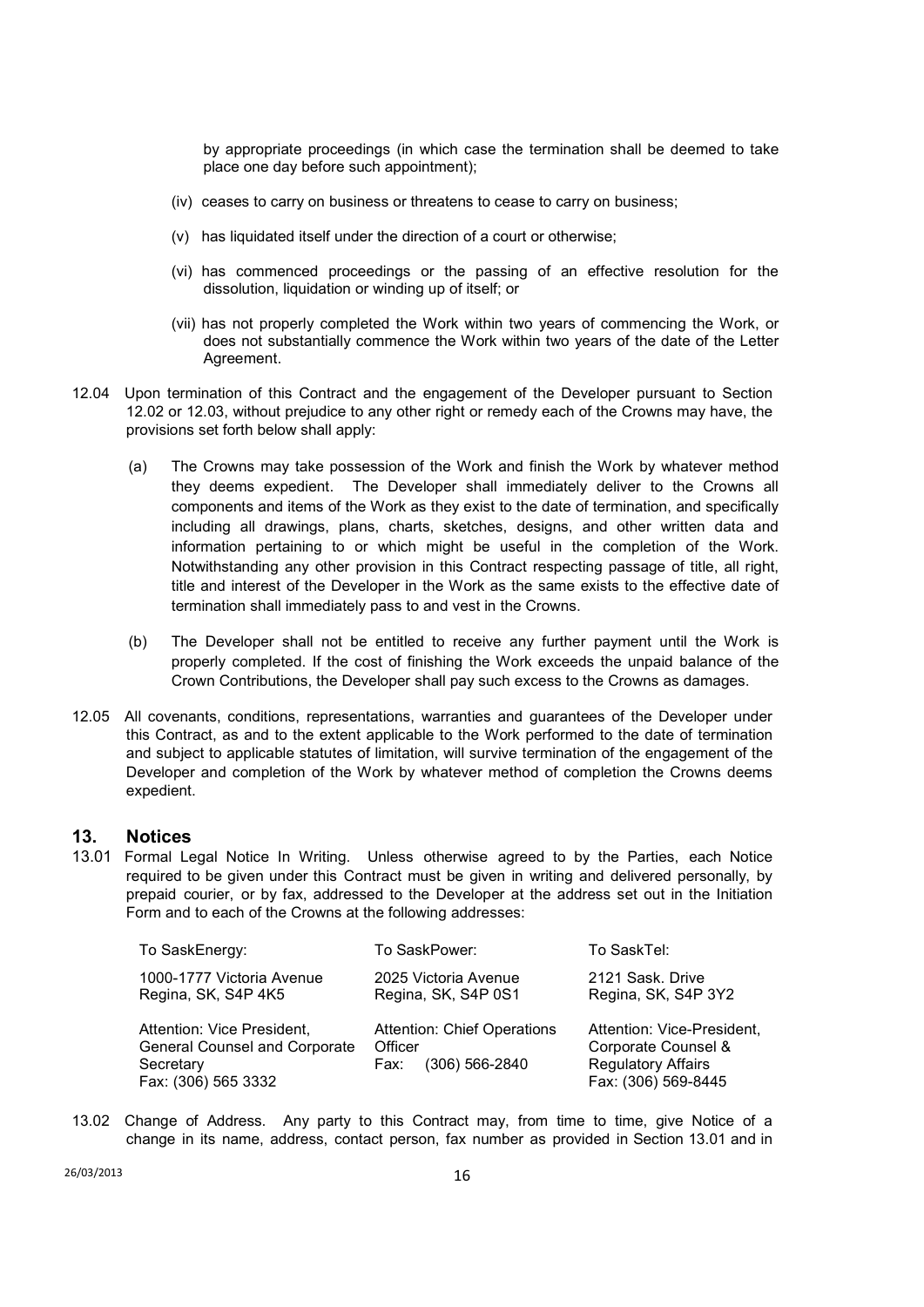that event, Section 13.01 shall be deemed to be changed accordingly.

- 13.03 Delivery. Subject to Section 13.04, a Notice shall be deemed to have been given:
	- (a) if delivered on a Business Day either personally or by courier, on that day;
	- (b) if delivered on a day which is not a Business Day either personally or by courier, on the next Business Day;
	- (c) if sent by fax on a Business Day and if the sending party obtains confirmation from the sending party's fax machine or internet service provider, or the sending party otherwise confirms by fax, as the case may be, that the Notice has been successfully transmitted before 2:00 p.m., three hours after the time of the transmission on that Business Day; and
	- (d) if sent by fax, on a day which is not a Business Day and if the sending party obtains confirmation from the sending party's fax machine or internet service provider, as the case may be, that the Notice has been successfully transmitted, at 12:00 p.m. on the next Business Day.
- 13.04 Fax Notice. If Notice is sent by fax and if before the time at which the Notice would be deemed to have been given under Section 13.03 the receiving party informs the sending party that the Notice has been received in a form which is unclear in a material respect, the giving of that Notice is ineffective and the sending party shall be responsible for sending another Notice.
- 13.05 No Delays. No party shall prevent, hinder or delay or attempt to prevent, hinder or delay the service on that party of a Notice relating to this Contract.

#### **14. Confidentiality**

- 14.01 The Developer shall keep all Confidential Information strictly confidential and shall only disclose Confidential Information as is required or permitted elsewhere in this Contract. The Crowns may share Confidential Information between them but shall, as a group, keep all Confidential Information strictly confidential.
- 14.02 Without the prior written consent of the other party, each party shall: (i) not divulge to any third party any Confidential Information; (ii) not make any commercial use whatsoever of any Confidential Information; and (iii) only use Confidential Information solely for the party's performance of this Contract.
- 14.03 The obligations of each party under this Section 14 (Confidentiality) will survive the termination of this Contract until such time as the disclosing party agrees to release the other party from such obligations, but do not apply to Confidential Information that the receiving party demonstrates was:
	- (a) at the time of its receipt by the receiving party or thereafter (but prior to its disclosure to a third party), public information or information known generally in the trade due to a reason other than the failure of the receiving party to comply with this Section 14 (Confidentiality);
	- (b) in its lawful possession and not supplied by the other party, prior to the receiving party's initial receipt hereunder; or
	- (c) acquired lawfully by the receiving party from a third party not under any obligation of confidentiality to the disclosing party.
- 14.04 Only the employees, servants, agents, consultants, contractors or subcontractors of each party who have a need to receive Confidential Information for the performance of the party's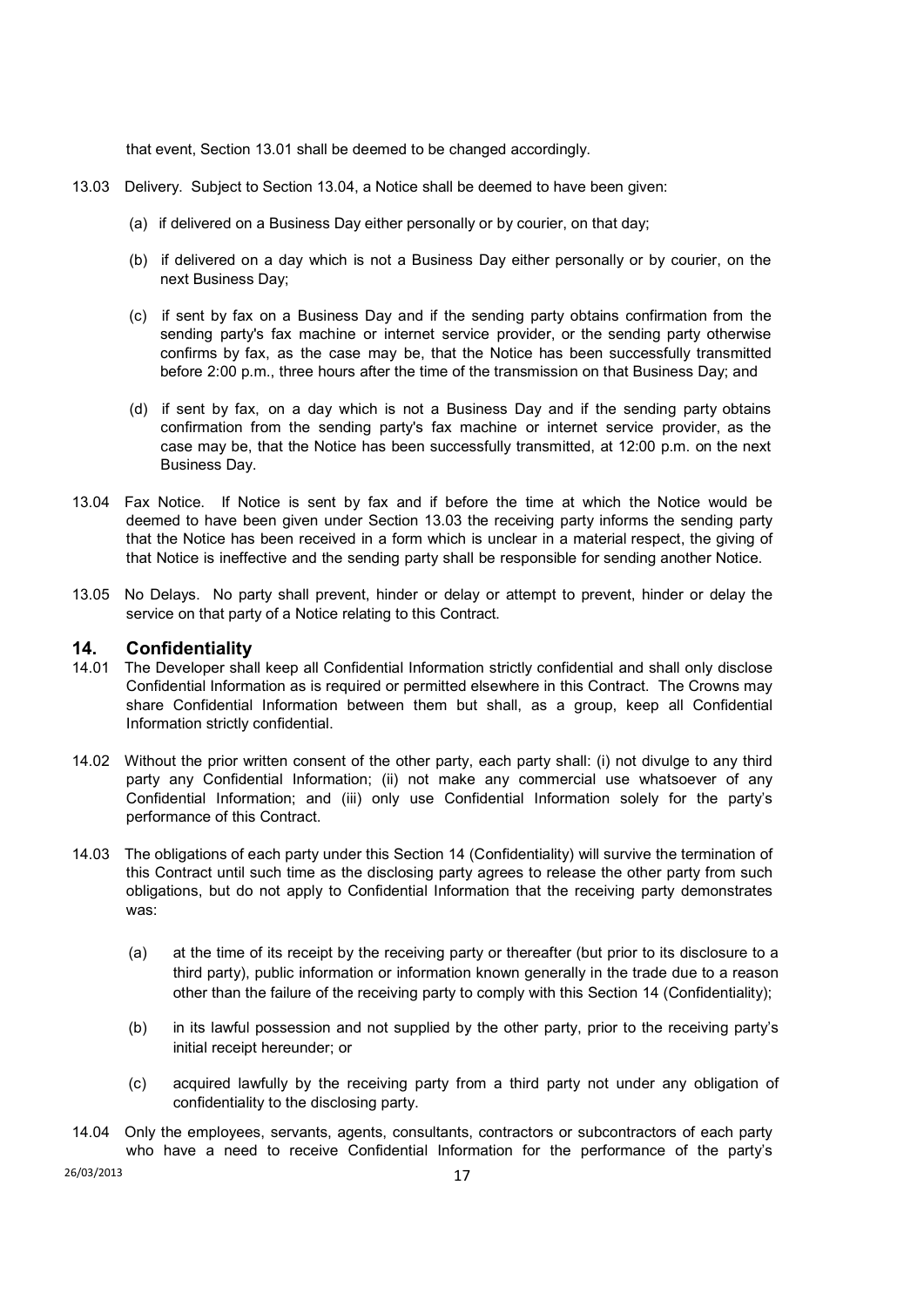obligations under this Contract, shall have access to Confidential Information and, each party shall cause each such employee, servant, agent, consultant, contractor or subcontractor to hold Confidential Information under the obligations of confidentiality imposed by this Section 14 (Confidentiality). For greater certainty, each party shall be responsible to the other party for any disclosure or use of Confidential Information contrary to this Contract by anyone to whom such party discloses Confidential Information.

- 14.05 Each of the Crowns may disclose Confidential Information to members of, or persons employed by, the Government of Saskatchewan or the Government of Canada for the purpose of advancing the interests of, and disseminating information about, the Work, provided that such persons agree to be bound by the confidentiality provisions contained in this Contract.
- 14.06 The Developer shall not make any public announcements or issue any press releases regarding this Contract without the prior written consent of each of the Crowns.
- 14.07 Notwithstanding the generality of this Section 14 (Confidentiality), the Developer consents to the release of:
	- (a) all details of this Contract and the Work to the Crown Corporations Committee of Saskatchewan; and
	- (b) the Developer's name and the annual amount paid to it by each of the Crowns collectively pursuant to this Contract and all other contracts between the parties to the general public if requested by the Provincial Auditor for the Province of Saskatchewan.

#### **15. Dispute Resolution**

- 15.01 All disputes and claims of either party arising out of this Contract and its performance other than a breach of Section 14 (Confidentiality) must be settled in accordance with this Section 15 (Dispute Resolution).
- 15.02 If the parties disagree as to the performance of the Work or the interpretation, application or administration of this Contract, the Developer must continue to perform the Work as directed by the Crowns.
- 15.03 The parties shall make all reasonable efforts to resolve all disputes and claims by negotiation and shall provide, without prejudice, open and timely disclosure of relevant facts, information and documents to facilitate the negotiations.
- 15.04 Any dispute, claim or difference of opinion relating to this Contract or any relationship associated with it that is not settled through negotiation or mediation, must be exclusively referred to and finally resolved by arbitration in accordance with *The Arbitration Act, 1992* (Saskatchewan).
- 15.05 The party initiating arbitration must promptly send a brief notice to the other party specifying particulars of the matter in dispute requiring arbitration.
- 15.06 The arbitral tribunal will be composed of only one arbitrator if: (a) the dispute, claim or difference of opinion relates primarily to whether: (i) Work required to be performed is within the scope of the Work; or (ii) the Developer has met the required Specifications of this Contract; and (b) the Work is not completed when the matter is referred to arbitration. In all other cases, the arbitral tribunal must be composed of 3 arbitrators, one appointed by each party within 10 days after the notice is given, and a chairperson appointed by the parties' appointees within 10 days of being appointed.

15.07 The location of the arbitration will be Regina, Saskatchewan, and the arbitration award is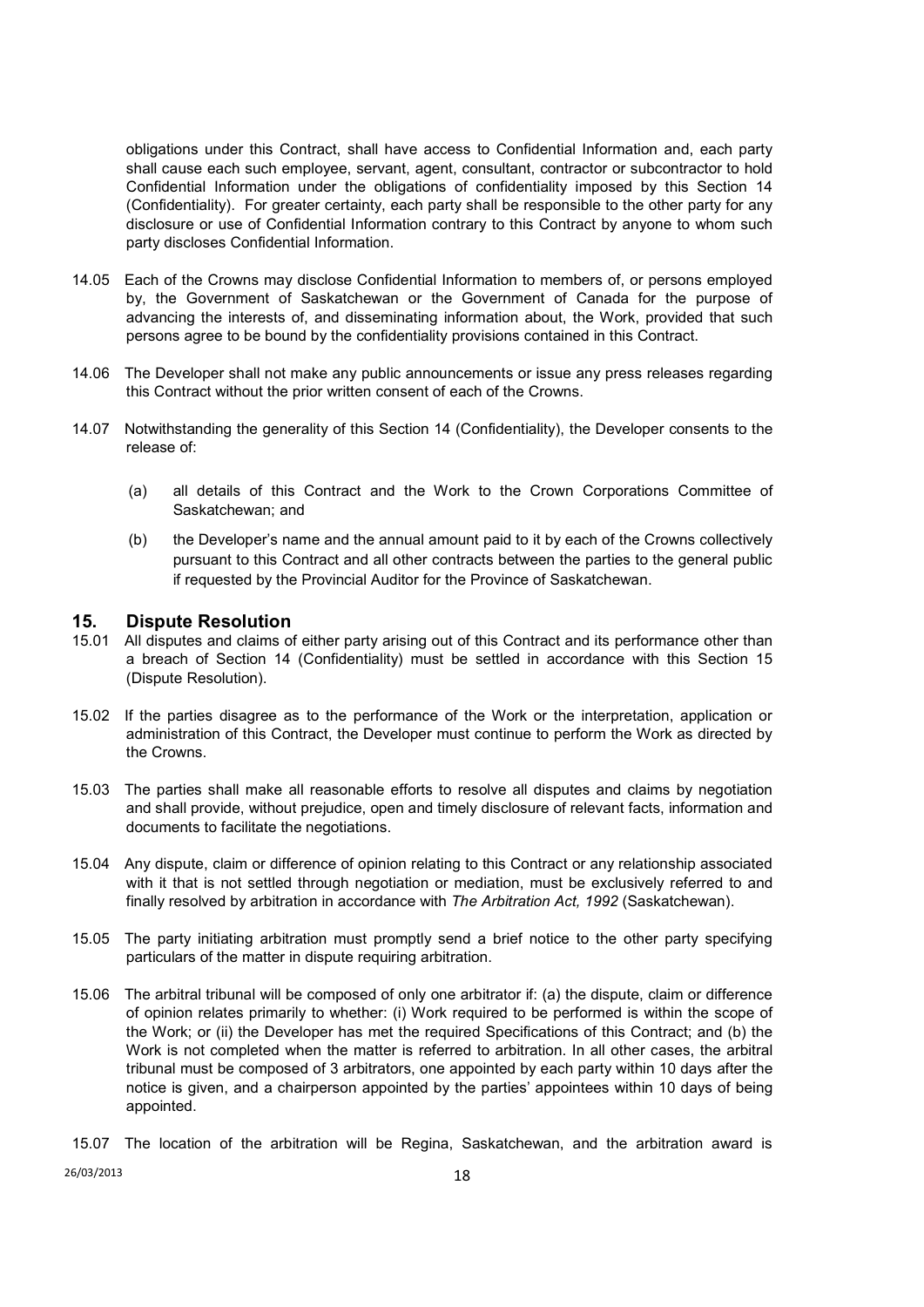deemed to be made in Regina, Saskatchewan regardless of where it is signed, dispatched or delivered to the parties.

- 15.08 Only the English language will be used in the arbitral proceedings and the arbitrator(s) may order interest to be paid in an award.
- 15.09 The decision of the arbitrator(s): (i) will be final and binding on the parties as to the questions submitted to arbitration other than questions of law; and (ii) may be enforced in any court of competent jurisdiction. For greater certainty, a decision of the arbitrator(s) regarding a question of law may be appealed by any party.
- 15.10 In exercising discretion to award costs of the arbitration pursuant to section 54 of *The Arbitration*  Act, 1992 (Saskatchewan), the arbitrator(s) shall consider whether a party was substantially successful in its claims or defences in the arbitration. For greater certainty, expenses included in the cost of the arbitration pursuant to subsection 54(2) of *The Arbitration Act, 1992* (Saskatchewan) shall include a party's reasonable expenses for expert witnesses and consulting experts.
- 15.11 Unless the matter can be arbitrated without materially delaying completion of the Work, or the evidence of the matter in dispute is of a wasting nature or would be covered up or otherwise lost, arbitration will be postponed until after completion of the Work. In any case, the party shall promptly send a brief notice to the other party specifying particulars of the matter in dispute requiring arbitration.
- 15.12 The arbitrator or arbitrators must as a condition of appointment agree and each party shall maintain in confidence all documents, any transcripts of the proceedings and other materials and all information disclosed by or on behalf of the parties in the arbitration and shall not use the same, or allow the same to be used, for any purpose collateral to the arbitration and, at the request of the party that originally provided any documents or other printed materials, shall return all originals and any copies of such documents and printed materials.

### **16. Miscellaneous**

- 16.01 In an emergency, the Crowns may take whatever action is necessary to protect life, property and the Facilities. The action will be at the risk, cost and expense of the Crowns except when the emergency is caused by the Developer in which event the Developer shall indemnify the Crowns for its Costs incurred as a result of such emergency. The Crowns will promptly notify the Developer of the emergency and any action taken.
- 16.02 The Developer covenants with, and represents and warrants to the Crowns that the Developer is and will throughout the currency of this Contract:
	- (a) remain an independent contractor, whose Work and services are subject to this Contract's provisions;
	- (b) control the Work and services of its contractors, subcontractors and their respective employees, including, without limitation, the selection of, determination of appropriate numbers of, and hours of services of such contractors, subcontractors and employees;
	- (c) have the necessary authority, ability, skills, experience, capacity and financing to perform, and shall perform, its obligations in the manner set out in this Contract;
	- (d) accountable to the Crowns for completion of the Work specified in this Contract;
	- (e) has the required legal capacity and authority to enter into the Contract and carry out all of its